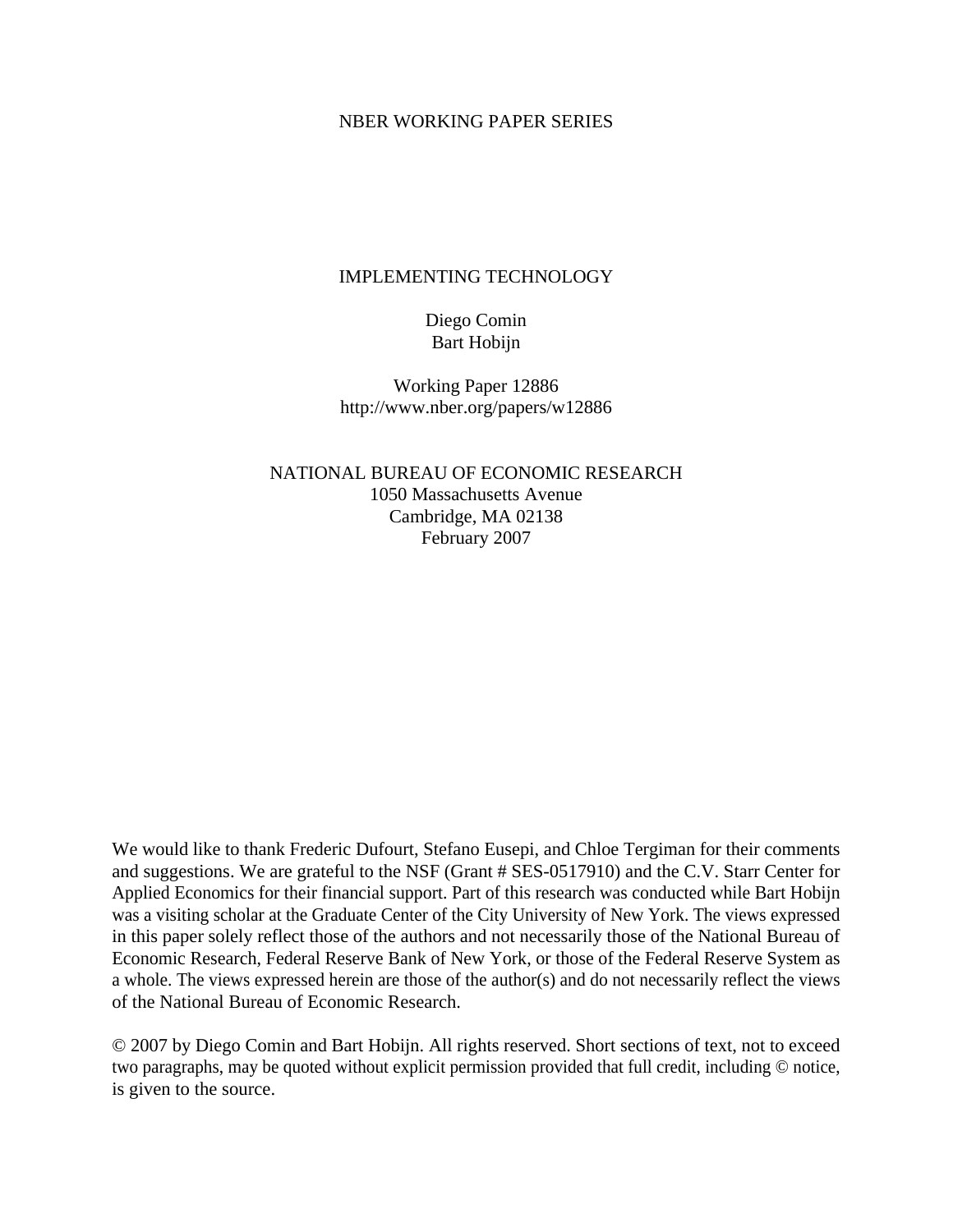Implementing Technology Diego Comin and Bart Hobijn NBER Working Paper No. 12886 February 2007 JEL No. O0,O3

### **ABSTRACT**

We introduce a tractable model of endogenous growth in which the returns to innovation are determined by the technology adoption decisions of the users of new technologies. Technology adoption involves an implementation investment that determines the initial productivity of a new technology. After implementation, learning increases the productivity of a technology to its full potential. In this framework, implementation enhances growth, while growth increases obsolescence and reduces implementation. In a calibrated version of our model, the optimal policy involves a subsidy to capital and to implementation and a R&D tax. This policy would lead to a welfare improvement of 7.6 percent. Out of steady-state analysis yields that the transitional dynamics of the detrended variables after a shock to capital are very similar to the dynamics of the neoclassical growth model, but transitory shocks have permanent effects on the level of productivity.

Diego Comin Department of Economics New York University 269 Mercer Street, 725 New York, NY 10003 and NBER diego.comin@nyu.edu

Bart Hobijn Domestic Research Function Federal Reserve Bank of New York 33 Liberty St. New York, NY 10045 bart.hobijn@ny.frb.org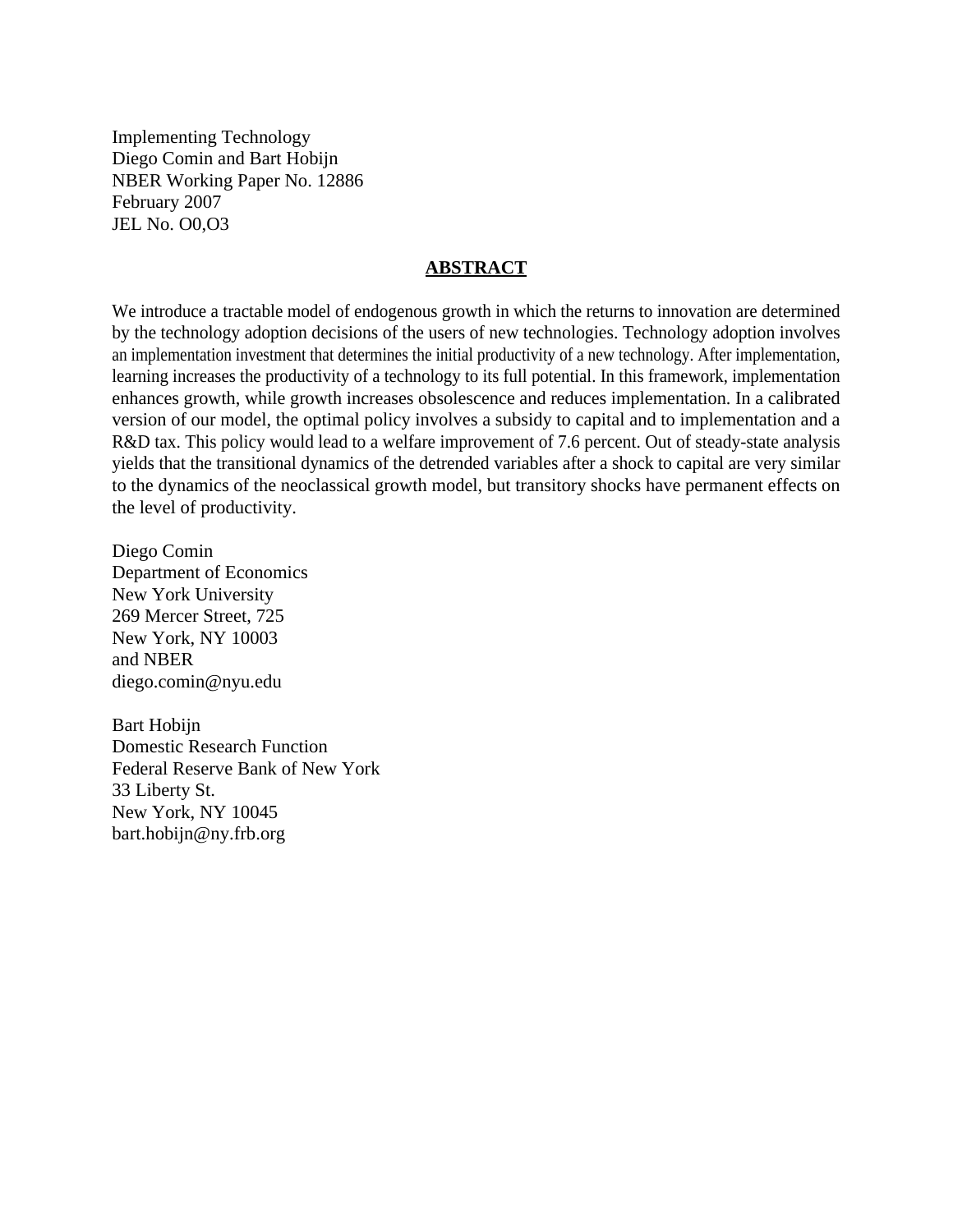## 1 Introduction

Adopting a technology requires an active engagement of the adopter beyond the selection of which technology to adopt. The initial productivity of a newly adopted technology depends on a series of investments undertaken by the adopter. We refer to these investments as the technology implementation process.

There is ample evidence on the importance of technology implementation. Lientz and Rea  $(1998)$  recognize that "when implementing a new technology, the current business process is often streamlined and reengineered to take advantage of the technology.<sup> $n_1$ </sup> Bikson et al. (1987) study the determinants of success in implementing multifunction interactive computer systems<sup>2</sup>. Their findings "indicate that site-to-site variations in the success of implementing new technologies are more fully explained by differences in the implementation process than by differences in the systems or in the organizations." Moreover, Brynjolfsson, Hitt, and Yang (2002) find evidence of substantial organizational investments to accommodate the adoption and enhance the productivity of new IT technologies.

Despite its empirical significance, state of the art models of endogenous innovation and growth ignore the technology implementation process. In this paper, we develop a tractable model of endogenous development and implementation of technologies.

In our model, research and development (R&D) activities determine the potential productivity of new technologies. The initial productivity of a new technology and its intensity of adoption are determined, however, by the investments in implementing the technology undertaken by the adopter. Over time, the adopter learns how to use the technology efficiently and the actual productivity converges smoothly to the potential. This generates a

<sup>2</sup>They use data covering 530 employees from 55 different departments in 26 private sector organizations

<sup>1</sup>Based on the experience of implementing Plato, an educational software, at over 5000 sites, Plato Learning Inc. has written an eight-point technology implementation guide to maximize the educational benefits from the technology. The different stages of implementation involve  $(i)$  assigning roles prior to adopting technology,  $(ii)$  deciding on program goals,  $(iii)$  deciding how technology will be integrated in production process,  $(iv)$  determining who does what once the technology is adopted,  $(v)$  planning the deployment of technology, (vi) planning technical support, (vii) training professionals and (viii) planning the evaluation of the program goals and the implementation process.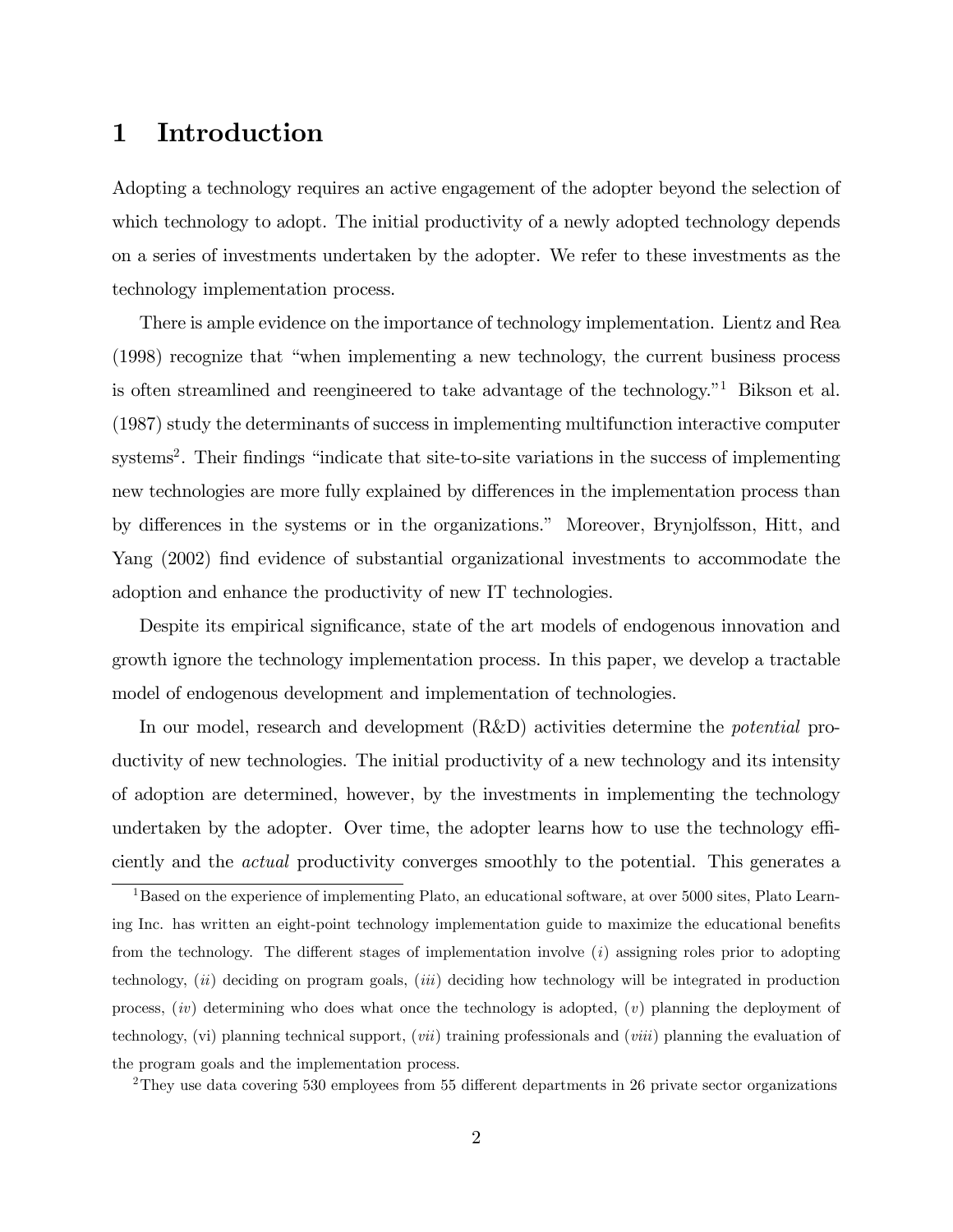smooth diffusion of new technologies that resembles empirical diffusion curves.

Including the implementation margin in a theory of endogenous innovation and growth has important consequences for the positive and normative implications of the model. On the positive side, better implementation makes new technologies more productive and leads to a faster adoption of technologies. Implementation, therefore, increases the returns to innovation and, consequently, economic growth. Growth, in turn, affects the technology implementation decision. In particular, since higher growth increases the rate of obsolescence of technologies, growth decreases the return to implementing new technologies at a higher productivity level and thus leads to lower implementation investments. It is crucial for this interaction that both technology diffusion as well as obsolescence are endogenously determined in our model.<sup>3</sup>

On the normative side, the consideration of an implementation margin provides an additional growth policy instrument. Besides stimulating growth through R&D, the policy maker can also consider stimulating growth by enhancing the intensity of adoption. As it turns out, these two policy alternatives have very different consequences. R&D subsidies stimulate innovation and growth, but, at the same time, increase endogenous obsolescence and thus reduce implementation. Stimulating implementation increases the rate of diffusion of technologies which in turn increases the return to R&D and thus growth<sup>4</sup>.

The implementation decision in our model determines how far below their potential productivity technologies are operated. When aggregating this gap over the technologies available for production, our model yields an endogenous level of TFP, satisfying Prescottís

<sup>3</sup>Endogenous growth and creative destruction do yield an endogenous rate of obsolescence but standard models generally take the rate of diffusion of technologies as exogenous. This is the case, for example, in Aghion and Howitt's (1992) model of creative destruction in which technology diffusion is immediate and in Dinopoulos and Waldo (2005) where diffusion occurs gradually but at an exogenous rate. Comin (2000) and Comin and Gertler (2006) introduce models of both endogenous diffusion and endogenous growth but these models differ from ours in that the intensitity of adoption is not determined by the implementation investments.

<sup>&</sup>lt;sup>4</sup>Kok (2004) and Sapir (2003) emphasize the importance of policy measures beyond R&D subsidies and tax credits to stimulate growth in the European Union. Many of the alternative policies emphasize the importance of speeding up technology diffusion.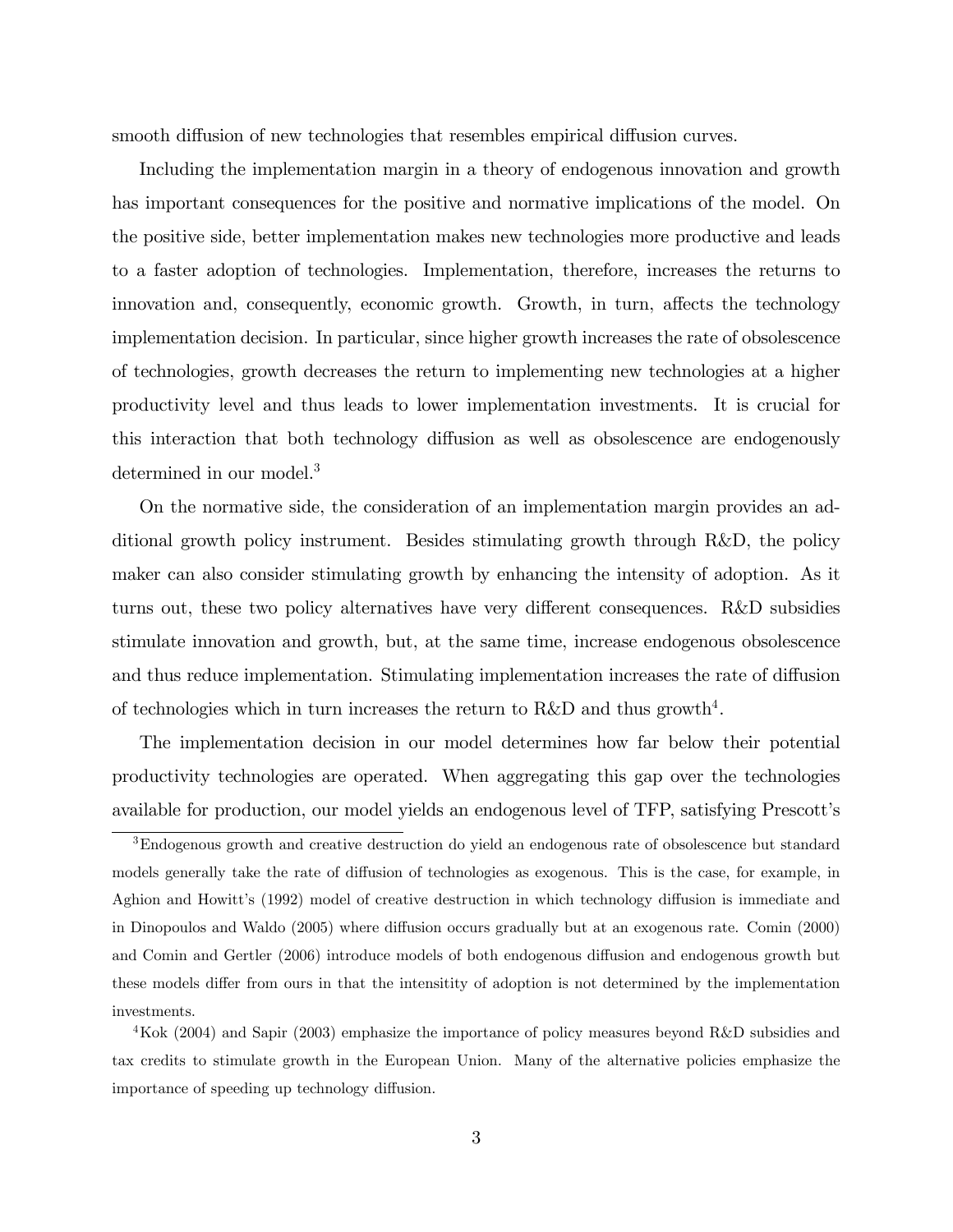(1997) request.

Ours is not the first model in which the distance from the technological frontier is endogenously determined. There are basically two other mechanisms proposed that create such a distance. The first is knowledge spillovers, which are considered, for example, by Barro and Sala-i-Martin (1997) as well as Eeckhout and Jovanovic (2002). Knowledge spillovers will make certain agents or countries decide to fall behind the frontier and wait for the opportunity to imitate rather than innovate. The second is heterogenous adoption costs, either in the form of entry barriers as in Parente and Prescott (1994), or because newly invented technologies are not appropriate for the skill endowments in the economy, as in Basu and Weil (1998) and Acemoglu and Zilibotti (2001).

The concept of implementation is similar in spirit to the idea of appropriate technology. However, where in the appropriate technology case productivity is exogenously determined by the endowments of its users, the implementation decision that we consider here endogenously determines the productivity of technologies, the intensity with which they are used, and the rate at which they diffuse.

One important virtue of our model is that it is quite tractable and yields a parsimonious representation of the equilibrium dynamics of the relevant aggregates as well as closed form solutions for the underlying diffusion curves that drive the aggregate dynamics.

Our model contains eight preference and technology parameters. Five of them are common to standard business cycles models and only three are new to the calibration literature. We calibrate them exploiting information on the R&D share in the economy, the productivity growth rate and micro estimates of learning by doing. This calibration permits a reasonable quantitative analysis of our model economy.

We take advantage of the tractability of our model by not only analyzing its steady state properties but also its transitional dynamics. Two of our most significant findings on this front are; First, transitory perturbances to the model parameters and/or state variables have permanent effects on the level of productivity. Second, despite having three state variables, the responses of the detrended variables in our model to shocks to the capital stock are very similar to the responses of these variables in the neoclassical growth model.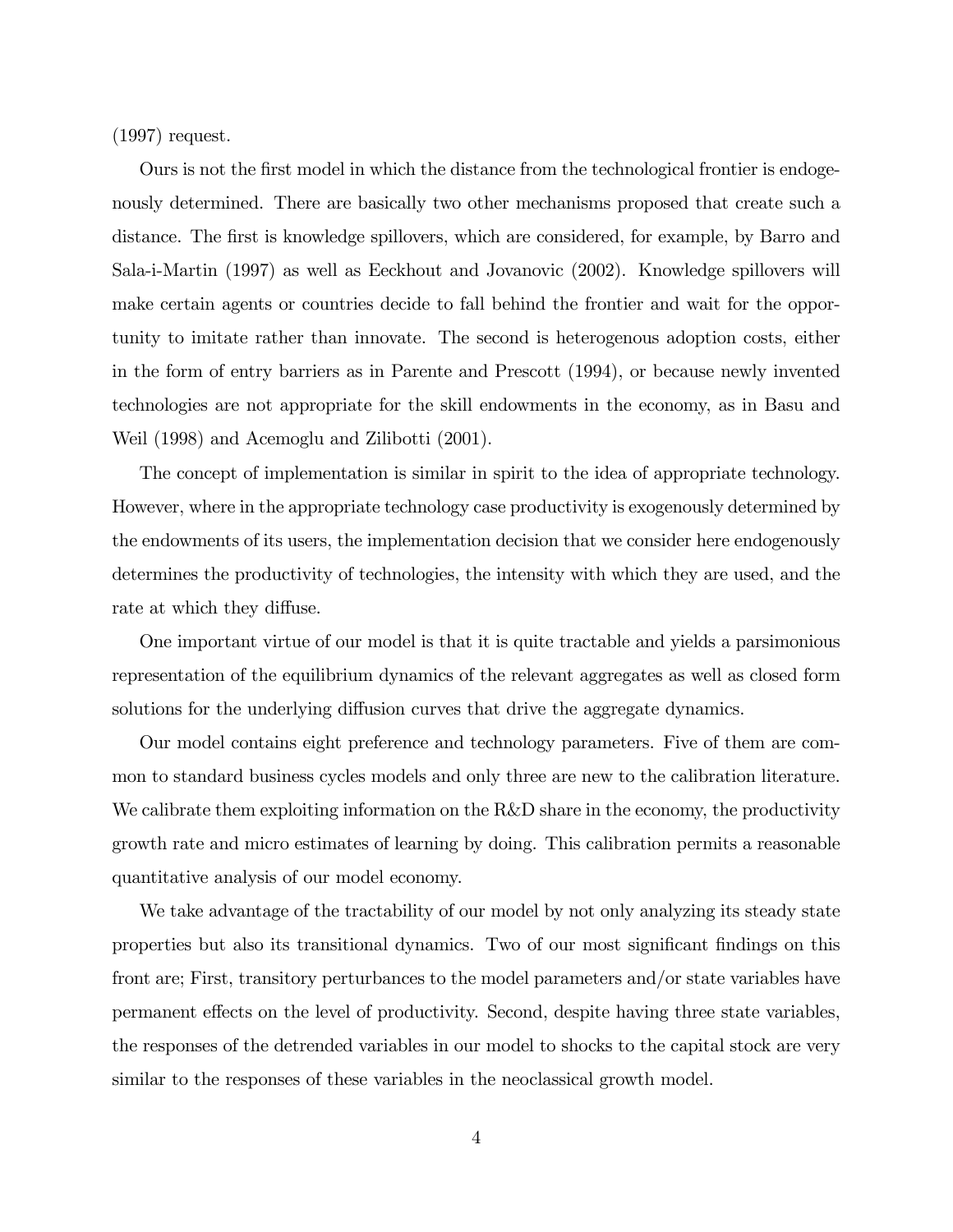The steady state welfare cost of the distortions in the economy is 7.6 percent. The policy that restores the first best involves a subsidy to capital and to implementation and a tax on R&D. This is in sharp contrast to standard endogenous growth models that do not include the implementation margin.

The structure of the rest of this paper is as follows. We introduce our model of endogenous growth with technology implementation in Section 2. In Section 3, we present the positive results of our analysis by considering the dynamic properties of the decentralized market equilibrium allocation implied by our model. In Section 4, we introduce the normative part of our analysis. In it, we consider the resource allocation that a social planner would choose, compare it to the decentralized economy, and discuss policies that can support the planner's steady state allocation in the decentralized equilibrium. We conclude in Section 5. We leave the mathematical details behind the main results presented in the text for the Appendix.

## 2 The model

The model economy that we consider consists of four sectors: a household sector, a final goods sector, an intermediate goods sector, and an R&D sector. In this section, we introduce each of these sectors separately. We consider the equilibrium outcome, when they interact, in the next section.

## 2.1 Household sector

The representative household in our model economy is endowed with one unit of time that it inelastically supplies at each instant. It also owns the capital stock that it rents to firms at a net rate  $r_t$ . The household selects the path of consumption  $c_t$  to maximize the present discounted value of the utility flow

(1) 
$$
\frac{\sigma}{\sigma - 1} \int_{t}^{\infty} e^{-\rho(s-t)} c_s^{\frac{\sigma - 1}{\sigma}} ds
$$

subject to the standard flow budget constraint.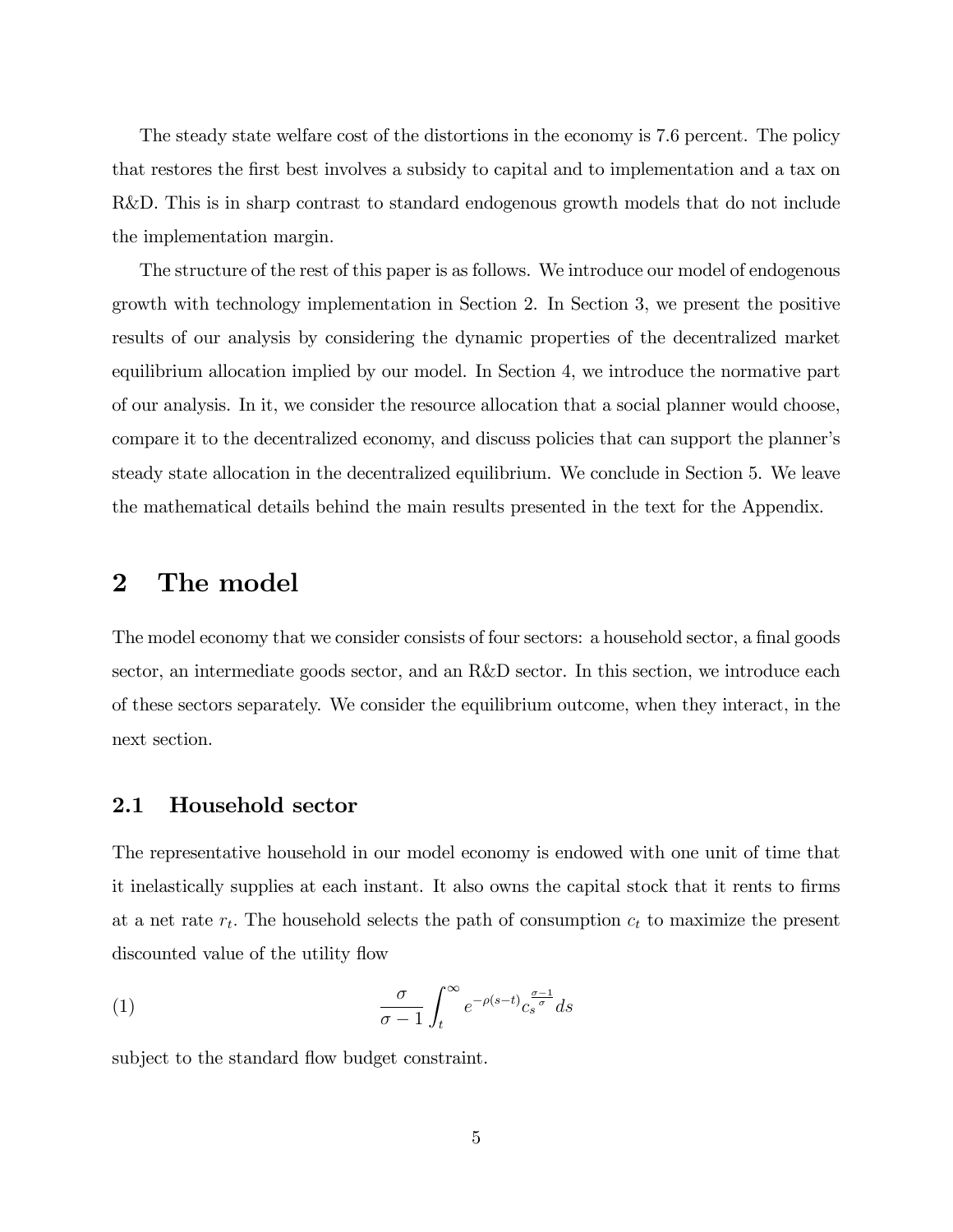The resulting optimal consumption path is characterized by the Euler equation<sup>5</sup>

$$
\frac{\dot{c}_t}{c_t} = \sigma (r_t - \rho)
$$

## 2.2 Final goods sector

The final good consumed by households is produced using a set of intermediate goods. Let  $y_t$  denote the final good output at time t and let  $y_{it}$  be the number of units of the  $i^{th}$ intermediate good used in production at time t. A new intermediate good is introduced each instant. Therefore, the range of intermediate goods used in production at time t equals  $(-\infty, t]$ . The final goods production function is given by

(3) 
$$
y_t = \left(\int_{-\infty}^t y_{it}^{\theta} di\right)^{1/\theta} \text{ where } 0 < \theta < 1
$$

The market for the final good is perfectly competitive. Throughout, we use the final good as the numeraire good and will normalize its price to unity. Let  $p_{it}$  be the price of a unit of the  $i^{th}$  intermediate good. Given this price, the demand for intermediate good i at time t is given by

(4) 
$$
y_{it} = \left(\frac{1}{p_{it}}\right)^{\frac{1}{1-\theta}} y_t
$$

## 2.3 Intermediate goods producers

Each intermediate good is provided by a single producer who owns a patent that ensures his monopoly over the production of the good. Intermediate goods suppliers make two types of decisions.

First, at every instant in time, they decide on factor demand decisions, the level of output, and set the price of the intermediate good they supply.

<sup>&</sup>lt;sup>5</sup>Caselli and Ventura (2000) have shown that, because the growth rate of consumption for a household is the same independent of its level of wealth, the distribution of profits among households does not matter for aggregate household behavior. Therefore, we ignore the issue of distribution of profits across households in our model.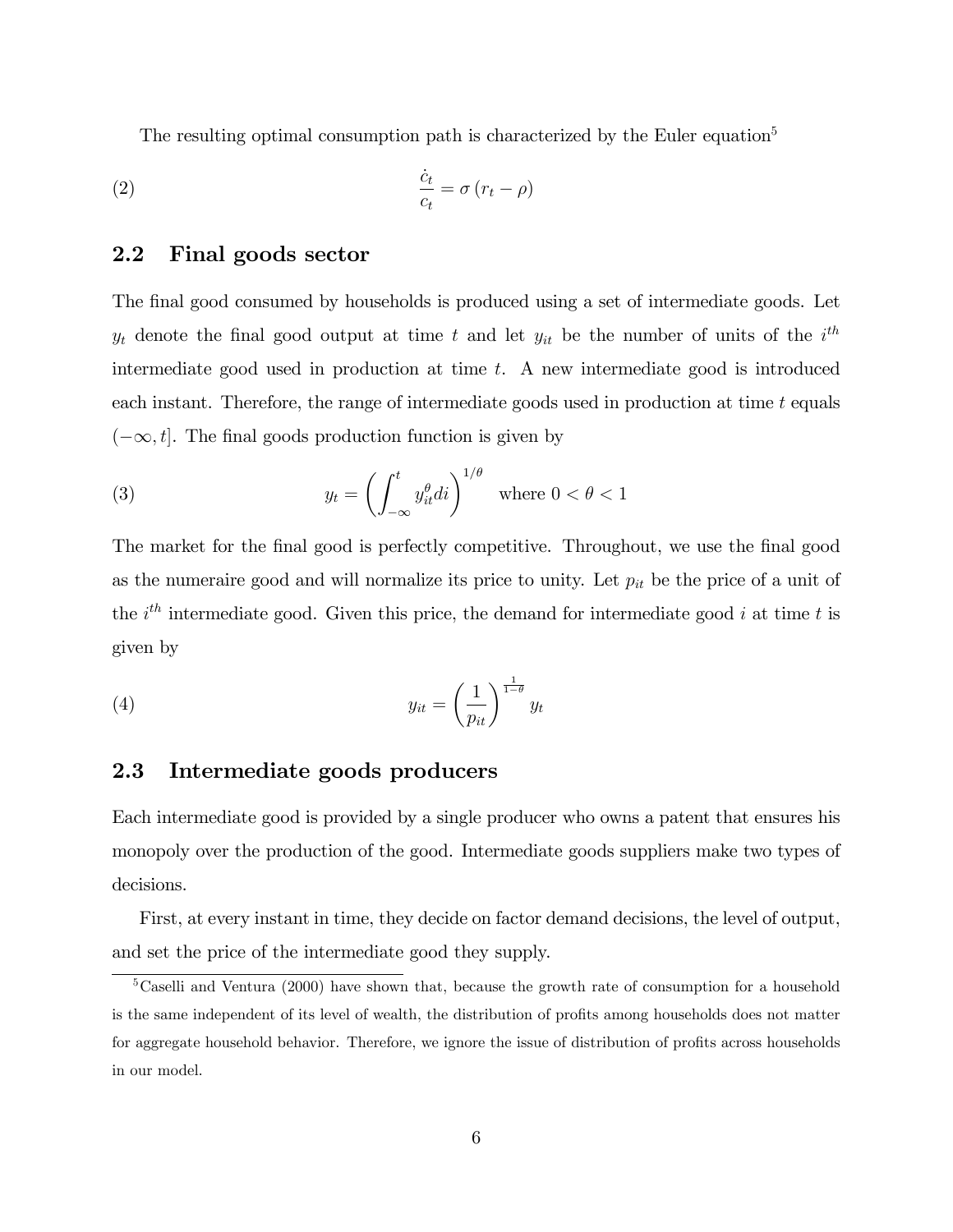Second, at the time they obtain the monopoly right to the supply of the intermediate good, they decide at what initial productivity level to implement the intermediate good's technology. Over time, the producer will learn to produce his intermediate good efficiently and the gap between actual and potential productivity will eventually disappear.

We consider these two choices sequentially. We first solve for the optimal factor demands and pricing rule taking as given the paths for productivity, factor prices, and final goods demand. Then, we solve for the optimal implementation decision.

#### Factor demands and price setting:

Intermediate goods are produced using capital and labor that are combined using a Cobb-Douglas technology of the form

(5) 
$$
y_{it} = a_{it} k_{it}^{\alpha} l_{it}^{1-\alpha} \text{ where } 0 < \alpha < 1
$$

The productivity level with which the  $i^{th}$  intermediate good is produced,  $a_{it}$ , is time-varying. Labor and capital are homogenous and each intermediate goods producer hires them at the competitive net rates  $w_t$  and  $r_t$ . The flow profit accrued by the  $i^{th}$  intermediate goods producer at time  $t, \pi_{it}$ , is

(6) 
$$
\pi_{it} = p_{it} y_{it} - w_t l_{it} - (r_t + \delta) k_{it}
$$

where  $\delta$  denotes the capital depreciation rate.

The pricing and production decisions are static. Given the production and demand functions, intermediate goods producers, therefore, set  $p_{it}$  and demand  $l_{it}$  and  $k_{it}$  to maximize (6). This yields factor demands that satisfy

(7) 
$$
w_t = \theta (1 - \alpha) p_{it} \frac{y_{it}}{l_{it}} \text{ and } r_t + \delta = \theta \alpha p_{it} \frac{y_{it}}{k_{it}}
$$

and an optimal price equal to a constant gross markup factor,  $1/\theta > 1$ , times the marginal cost of production,  $mc_{it}$ . That is

$$
p_{it} = \frac{1}{\theta}mc_{it}
$$

The resulting level of flow profits in each period is given by

(9) 
$$
\pi_{it} = (1 - \theta) p_{it} y_{it},
$$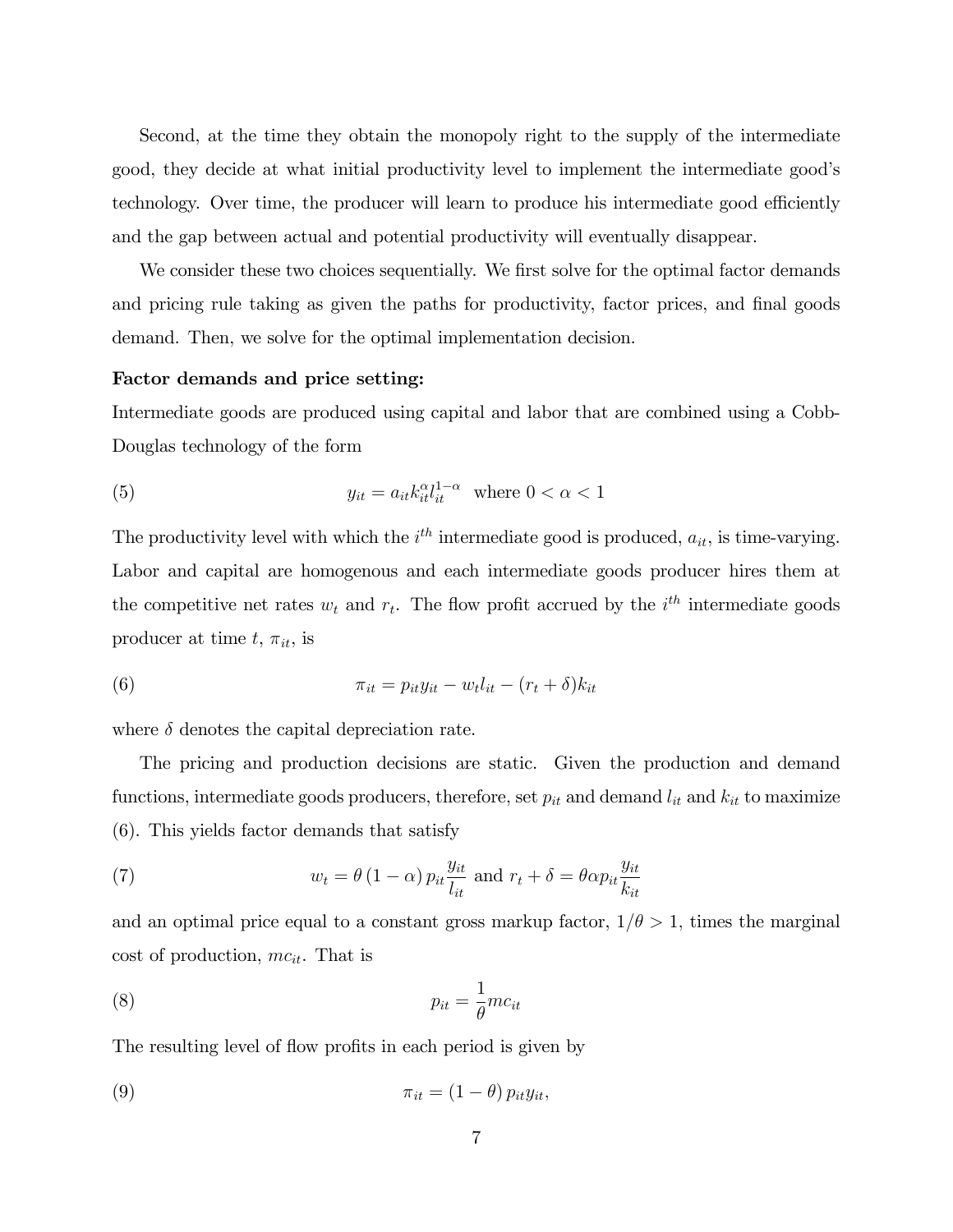and the value of the firm equals

(10) 
$$
V_{it} = (1 - \theta) \int_t^{\infty} e^{-\int_t^s r_j d\mathbf{j}} p_{is} y_{is} ds
$$

### Aggregation over intermediate goods:

As we show in the Appendix, the firms' decisions in the final and intermediate goods sector aggregate to a production function of the form

$$
(11) \t\t y_t = z_t k_t^{\alpha} l_t^{1-\alpha} = z_t k_t^{\alpha}
$$

where the aggregate capital and labor inputs are given by

(12) 
$$
k_t = \int_{-\infty}^t k_{it} di \text{ and } l_t = \int_{-\infty}^t l_{it} di = 1
$$

Furthermore, the aggregate level of total factor productivity is given by a CES aggregate of the productivity levels of the intermediate goods:

(13) 
$$
z_t = \left[ \int_{-\infty}^t a_{it}^{\frac{\theta}{1-\theta}} dt \right]^{\frac{1-\theta}{\theta}}
$$

since this is a power mean of the productivity levels of all intermediates available, we will refer to  $z_t$  as average productivity.

Firm is share in aggregate output as well as the inputs is given by

(14) 
$$
\frac{y_{it}}{y_t} = \left(\frac{a_{it}}{z_t}\right)^{\frac{1}{1-\theta}}, \frac{k_{it}}{k_t} = \frac{l_{it}}{l_t} = \left(\frac{a_{it}}{z_t}\right)^{\frac{\theta}{1-\theta}}, \text{ and } \frac{p_{it}}{p_t} = p_{it} = \left(\frac{z_t}{a_{it}}\right)
$$

The aggregate factor demands turn out to satisfy the same optimality conditions as the factor demands of the individual firms in the sense that

(15) 
$$
w_t = \theta (1 - \alpha) \frac{y_t}{l_t} \text{ and } r_t + \delta = \theta \alpha \frac{y_t}{k_t}
$$

This aggregate production function representation allows us to rewrite the value of the firm as

(16) 
$$
V_{it} = (1 - \theta) \int_{t}^{\infty} e^{-\int_{t}^{s} r_{j} d\mathbf{j}} \left(\frac{a_{is}}{z_{s}}\right)^{\frac{\theta}{1 - \theta}} y_{s} ds
$$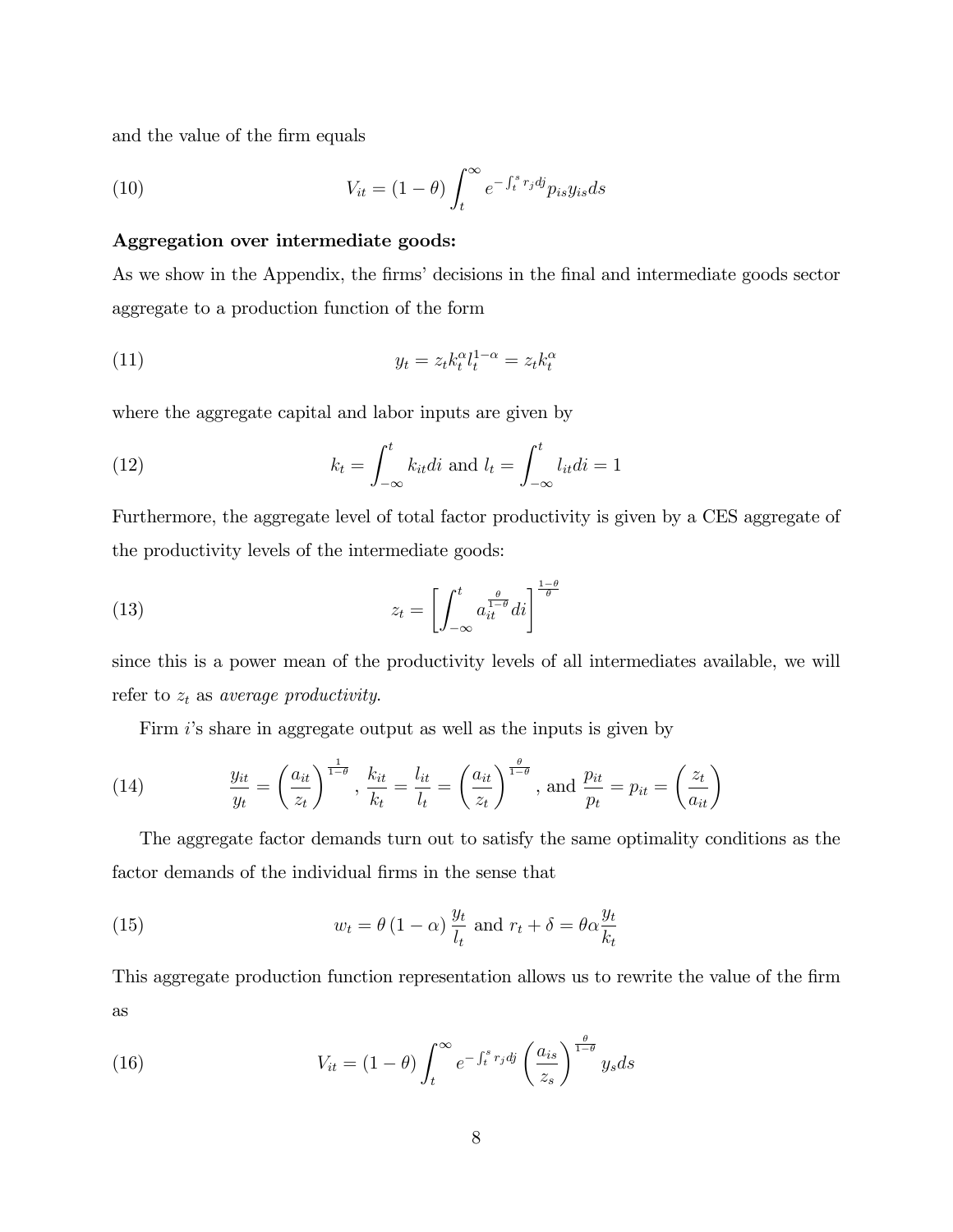which depends on the paths of the firm's productivity level  $a_{it}$ , aggregate productivity,  $z_t$ , the real interest rate,  $r_t$ , output,  $y_t$ .

#### Technology implementation:

Prior to starting production, intermediate goods producers decide at which productivity level to implement the technology they use to produce their intermediate good. After that moment, they learn to produce the intermediate good more efficiently and the productivity level  $a_{it}$  increases until it reaches the *potential productivity level of intermediate i*, which we denote by  $\overline{a}_i$ .

Just like in Parente (1994) and Basu and Weil (1998), learning occurs exogenously. We define the *implementation level* of intermediate  $i$  at time  $t$  as

(17) 
$$
x_{it} = (a_{it}/\overline{a_i})^{\frac{\theta}{1-\theta}}, \text{ where } x_{it} \in [0,1]
$$

We assume that learning leads  $x_{it}$  to evolve according to

$$
(18)\qquad \qquad \dot{x}_{it} = \lambda \left(1 - x_{it}\right)
$$

where  $\lambda > 0$  is the *learning rate*.

This learning pattern implies that

(19) 
$$
a_{is}^{\frac{\theta}{1-\theta}} = \left(1 - e^{-\lambda(s-t)}\right) \overline{a}_{i}^{\frac{\theta}{1-\theta}} + e^{-\lambda(s-t)} a_{it}^{\frac{\theta}{1-\theta}} \text{ for } s > t.
$$

Given this path of productivity, the value of the firm can be written solely as a function of its current productivity level and the paths of aggregate productivity, the real interest rate, and output. That is, the value function simplifies to

(20) 
$$
V_{it}(x_{it}) = (1 - \theta) \overline{a_i^{\frac{\theta}{1 - \theta}}} \int_t^{\infty} e^{-\int_t^s r_j d_j} \left(\frac{1}{z_s}\right)^{\frac{\theta}{1 - \theta}} y_s ds
$$

$$
- (1 - \theta) \overline{a_i^{\frac{\theta}{1 - \theta}}} (1 - x_{it}) \int_t^{\infty} e^{-\int_t^s r_j d_j} e^{-\lambda (s - t)} \left(\frac{1}{z_s}\right)^{\frac{\theta}{1 - \theta}} y_s ds
$$

which is linear in the implementation level,  $x_{it}$ .

This value consists of two terms. The first term is the present discounted value of the firm's flow profits if it would have implemented its technology at full potential, i.e.  $x_{it} = 1$ .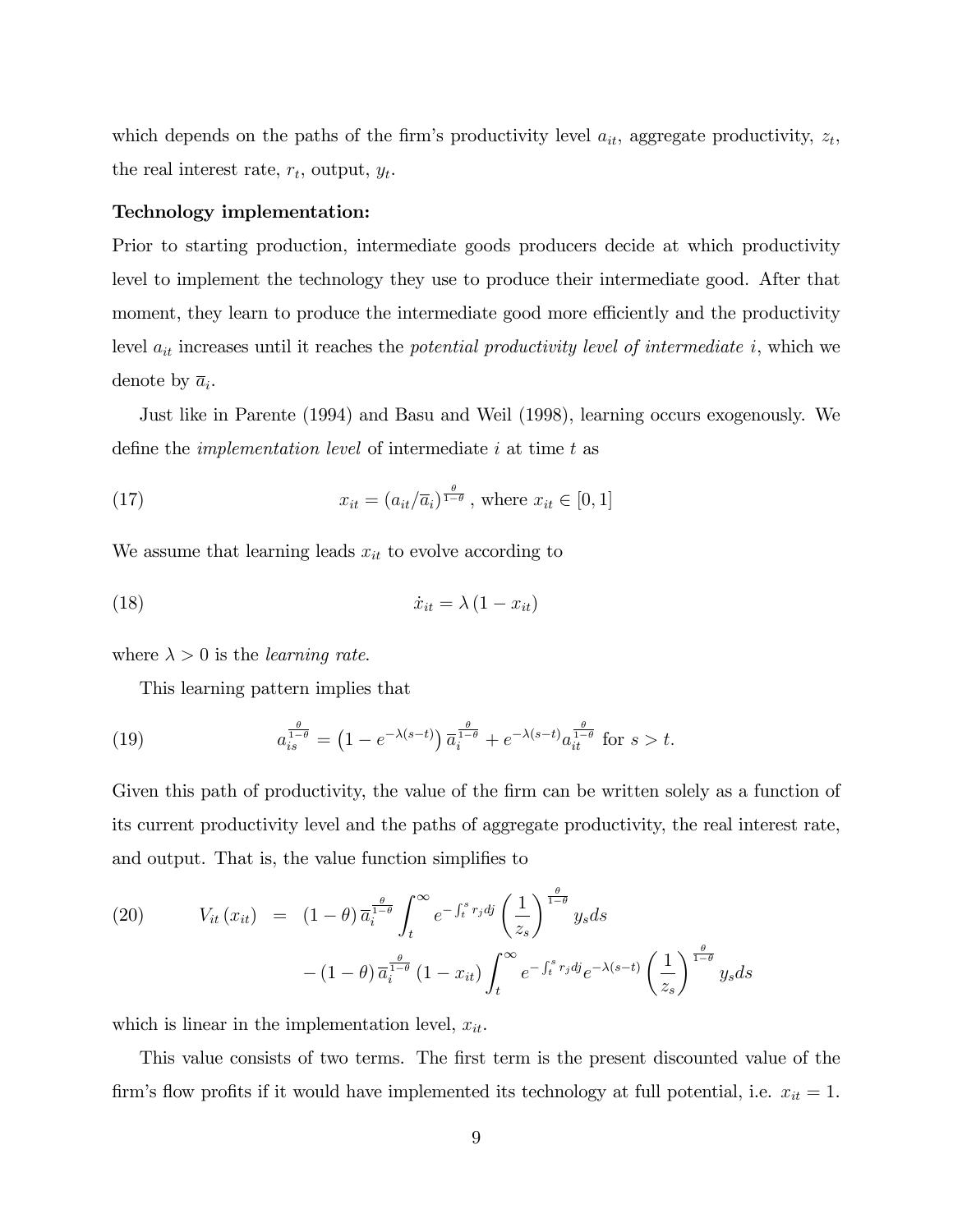The second term is the loss in value due to the firm's productivity being below potential on its learning curve.

Firms only decide where on their learning curve to start. The subsequent path of the implementation level is determined by the exogenous learning process. We assume that new intermediates are adopted at the moment that they are invented. This implies that, at each moment in time, the firm that obtains the monopoly rights to supply intermediate  $t$  has to decide on its initial implementation level,  $x_{tt}$ . Figure 1 depicts the productivity path,  $a_{it}$ , of intermediate i, implemented at time i at level  $x_{ii}$  and subsequently converging to  $\overline{a}_i$  due to the exogenous learning process.

The implementation cost of good  $t$  at time  $t$  takes the form

(21) 
$$
C_t^{implement}(x_{tt}) = (1 - \theta) \xi z_t^{\frac{1}{1 - \alpha}} \left(\frac{\overline{a}_t}{z_t}\right)^{\frac{\theta}{1 - \theta}} [-\ln(1 - x_{tt}) - x_{tt}]
$$

Here,  $\xi > 0$  is the implementation cost parameter and  $x_{tt}$  is the initial implementation level. In addition,  $z_t^{\frac{1}{1-\alpha}}$  is a scaling factor that guarantees balanced growth, while  $\left(\frac{\bar{a}_t}{z_t}\right)$ zt  $\int_{1-\theta}^{\frac{\theta}{1-\theta}}$  captures the fact that it is more costly to implement technologies whose potential productivity level,  $\overline{a}_t$ , is further from the average productivity level in the economy,  $z_t$ .

The optimal implementation level,  $x_{tt}$ , maximizes the difference between the value of the firm and the implementation costs

(22) 
$$
V_{tt}(x_{tt}) - C_t^{implement}(x_{tt})
$$

As we show in the Appendix,  $x_{tt}$  is equal to

(23) 
$$
x_{tt} \equiv \left(\frac{a_{tt}}{\overline{a}_t}\right)^{\frac{\theta}{1-\theta}} = \frac{b_{xt}y_t}{\xi z_t^{\frac{1}{1-\alpha}} + b_{xt}y_t}
$$

where

(24) 
$$
b_{xt} = \int_t^{\infty} e^{-\int_t^s r_j d\mathbf{j}} e^{-\lambda(s-t)} \left(\frac{z_t}{z_s}\right)^{\frac{\theta}{1-\theta}} \frac{y_s}{y_t} ds
$$

Intuitively, the marginal benefit of implementation is increasing in the term  $b_{xt}y_t$  while the marginal cost is increasing in  $\xi z_t^{\frac{1}{1-\alpha}}$ . The optimal implementation level is therefore increasing in the former and decreasing in the latter.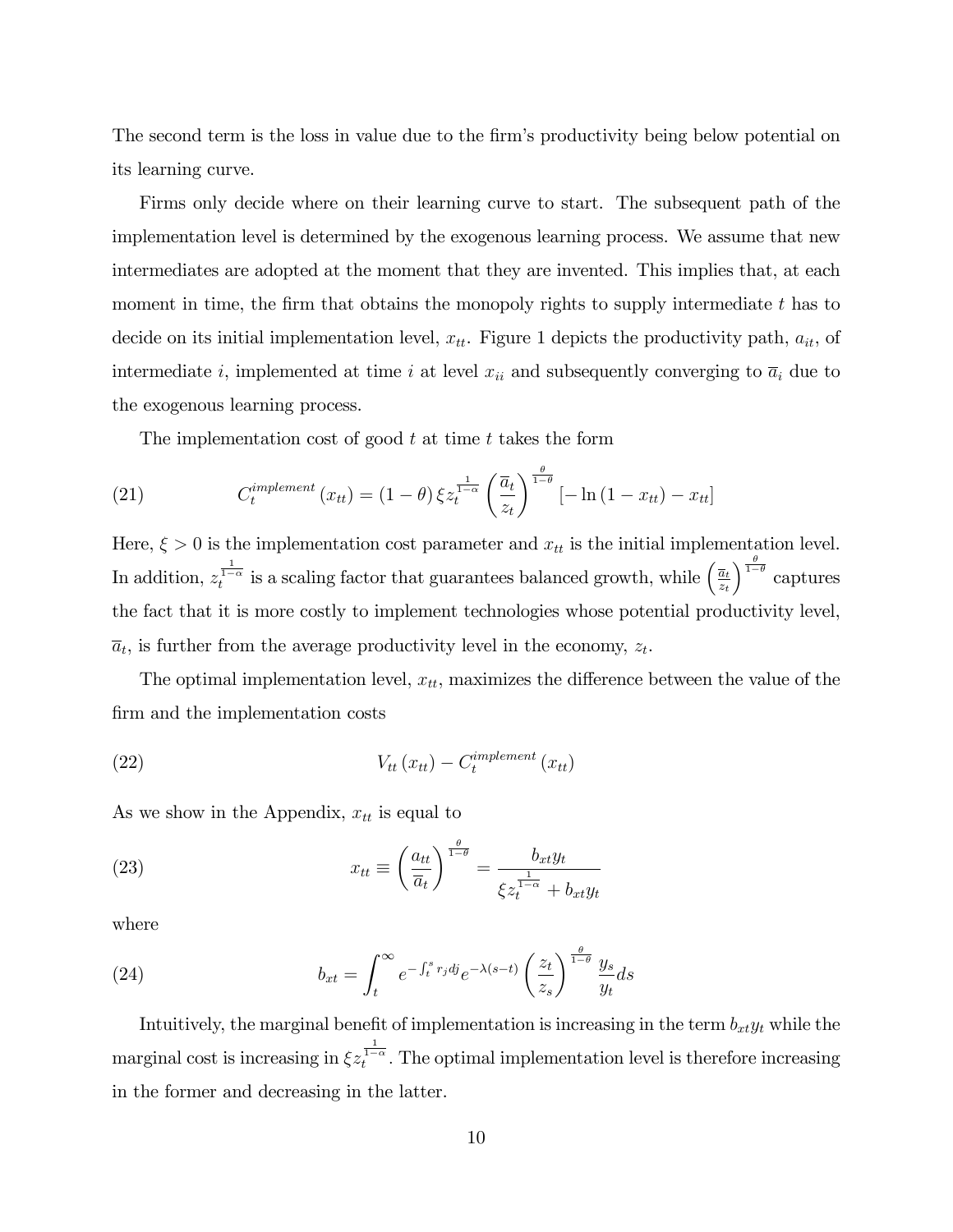The resulting value at  $t$  of the firm that produces the last good introduced net of implementation costs, i.e. the value of (22) in the optimal implementation level, equals

(25) 
$$
V_t^* = (1 - \theta) z_t^{\frac{1}{1 - \alpha}} \left( \frac{\overline{a}_t}{z_t} \right)^{\frac{\theta}{1 - \theta}} \left[ \frac{y_t}{z_t^{\frac{1}{1 - \alpha}}} \left( b_{0t} + b_{xt} \right) - \xi \ln \left( 1 + \frac{y_t}{z_t^{\frac{1}{1 - \alpha}}} \frac{b_{xt}}{\xi} \right) \right]
$$

where

(26) 
$$
b_{0t} = \int_t^{\infty} e^{-\int_t^s r_j d\mathbf{j}} \left(1 - e^{-\lambda(s-t)}\right) \left(\frac{z_t}{z_s}\right)^{\frac{\theta}{1-\theta}} \frac{y_s}{y_t} ds
$$

### 2.4 R&D sector

Following Reinganum (1989) and Tirole (1988), we model the R&D process as a patent race. One patent is awarded to the innovator who, within the instant, develops the intermediate good with highest potential productivity.

Let  $g_t$  denote the growth rate of potential productivity between the intermediate good developed at  $t - dt$  and t. That is:

$$
\frac{\dot{\overline{a}}_t}{\overline{a}_t} = g_t
$$

The intensity of research and development determines  $g_t$ . In particular, the cost of inventing an intermediate good whose potential productivity represents a growth in the technological frontier of  $g_t$  is equal to

(28) 
$$
C_t^{R\&D}(g_t) = \begin{cases} 0 & \text{for } g_t < 0\\ (1-\theta)\phi z_t^{\frac{1}{1-\alpha}} \left(\frac{\overline{a}_t}{z_t}\right)^{\frac{\theta}{1-\theta}} g_t & \text{for } g_t \ge 0 \end{cases}
$$

where  $\phi > 0$  is the R&D cost parameter,  $z_t^{\frac{1}{1-\alpha}}$  is a scaling factor that guarantees balanced growth, and  $\left(\frac{\overline{a}_{t}}{a_{t}}\right)$ zt  $\int_{0}^{\frac{\theta}{1-\theta}}$  reflects the fact that it is more costly to develop technologies whose potential productivity is further from the average productivity in the economy.

The R&D patent race between innovators brings the growth rate of the potential productivity induced by intermediate good  $t$  to the point where the value of the intermediate good equals the R&D cost. That is,

$$
V_t^* = C_t^{R\&D}(g_t)
$$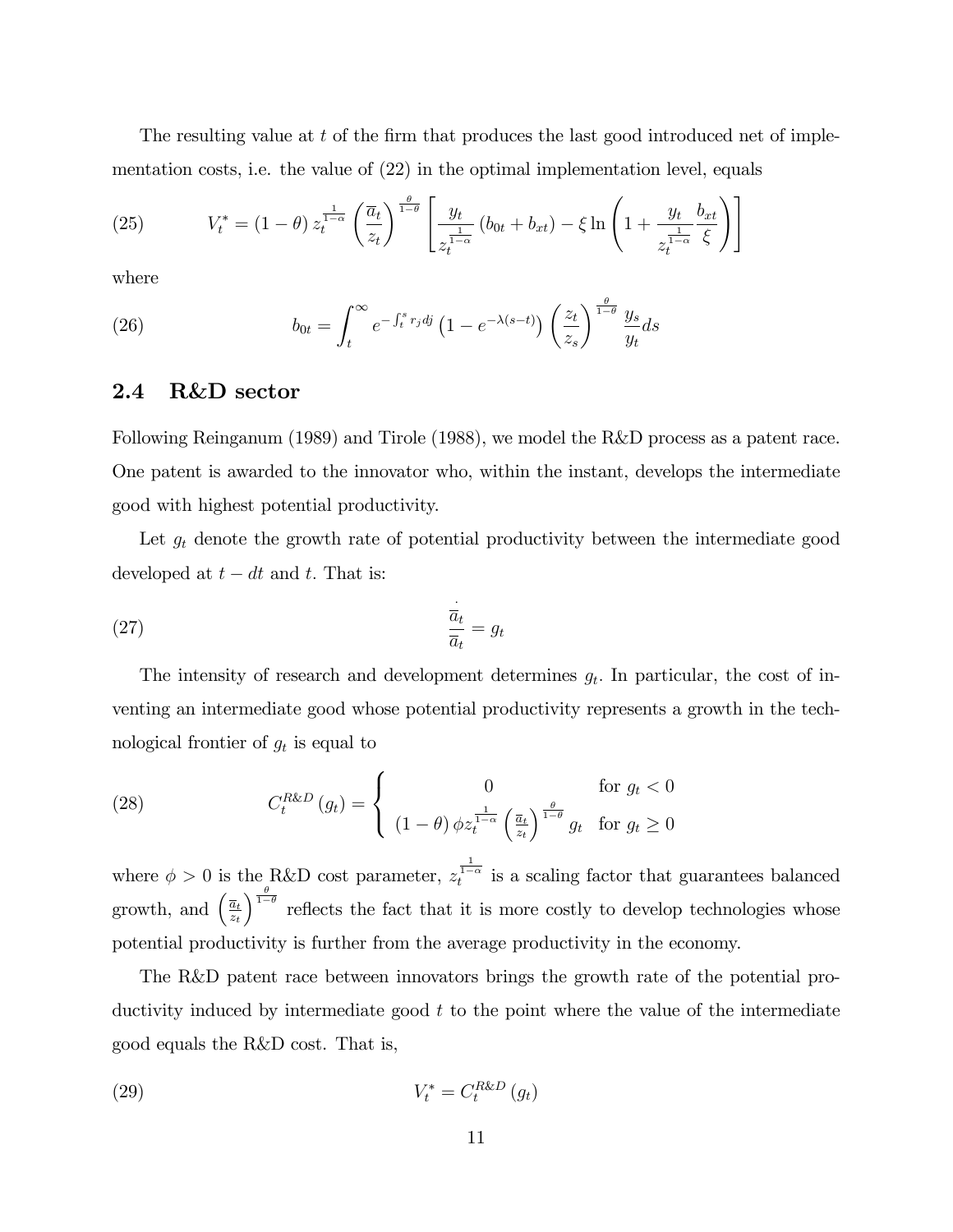which can be rewritten as

(30) 
$$
\phi g_t = \frac{y_t}{z_t^{\frac{1}{1-\alpha}}} (b_{0t} + b_{xt}) - \xi \ln \left( 1 + \frac{b_{xt}}{\xi} \frac{y_t}{z_t^{\frac{1}{1-\alpha}}} \right)
$$

## 3 Equilibrium

The dynamic equilibrium allocation of resources in this economy can be described by a set of differential equations. In this section, we present these equations, we transform them to allow us to define a balanced growth path and transitional dynamics.

Crucial for the equilibrium path of the economy are three measures of productivity. The first is the *potential productivity level* of the newest intermediate that is introduced,  $\overline{a}_t$ . The second is the *average potential productivity level* at which all currently available intermediate goods technologies can be operated, which equals

(31) 
$$
\overline{z}_t = \left[ \int_{-\infty}^t \overline{a}_i^{\frac{\theta}{1-\theta}} di \right]^{\frac{1-\theta}{\theta}}
$$

The third is the *average productivity level*,  $z_t$ . Note that both the average productivity and average potential productivity levels are aggregates that summarize the potential and actual productivities across intermediate goods.

**Definition:** The equilibrium of this economy is a path of the variables

(32) 
$$
\{y_t, c_t, i_t, k_t, x_{tt}, b_{xt}, b_{0t}, g_t, z_t, \overline{z}_t, \overline{a}_t\}
$$

that satisfies the following 11 equations.

 $(i)$  The resource constraint that implies that the final good output is either consumed, saved, used for implementation purposes, or used for R&D

(33) 
$$
y_t = c_t + i_t + (1 - \theta) z_t^{\frac{1}{1 - \alpha}} \left( \frac{\overline{a}_t}{z_t} \right)^{\frac{\theta}{1 - \theta}} (\xi \left[ -\ln(1 - x_{tt}) - x_{tt} \right] + \phi g_t)
$$

(*ii*) The consumption Euler equation<sup>6</sup>, (2).

 $6$ The optimal capital input condition, (15), is what pins down the real interest rate in the Euler equation as a function of the marginal revenue of capital.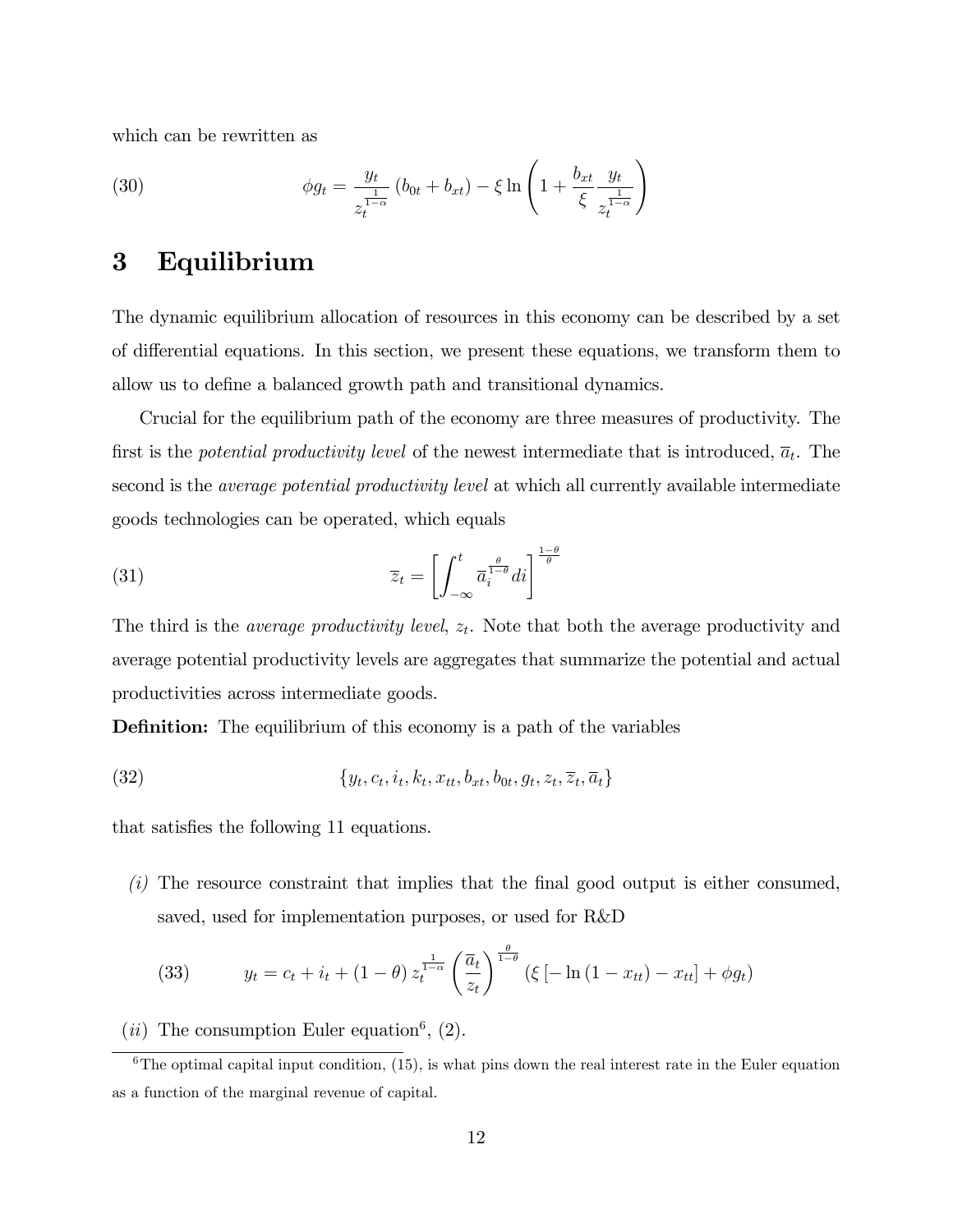- $(iii)$  The aggregate production function,  $(11)$ .
- (iv) The capital accumulation equation

(34) \_k<sup>t</sup> <sup>=</sup> <sup>i</sup><sup>t</sup> k<sup>t</sup>

- (v) The optimal implementation level,  $x_{tt}$ , given by (23).
- (*vi*) Equilibrium R&D condition that determines the growth rate  $g_t$ , (30).
- $(vii + viii)$  The expressions for the present discounted value coefficients,  $b_{xt}$  and  $b_{0t}$ , given by (24) and (26).
	- $(ix)$  The law of motion for  $\bar{a}_t$ , (27).
	- (x) The law of motion for average potential productivity,

(35) 
$$
\left(\overline{z}_t^{\frac{\theta}{1-\theta}}\right) = \overline{a}_t^{\frac{\theta}{1-\theta}}
$$

 $(x_i)$  The law of motion for average productivity, derived in the Appendix, which is

(36) 
$$
\left(z_t^{\frac{\theta}{1-\theta}}\right) = \lambda \left(\overline{z}_t^{\frac{\theta}{1-\theta}} - z_t^{\frac{\theta}{1-\theta}}\right) + \overline{a}_t^{\frac{\theta}{1-\theta}}x_{tt}^*
$$

Since  $c_t$ ,  $y_t$ ,  $k_t$ , and  $i_t$  are not stationary on the equilibrium path, we transform them into stationary variables before exploring the transitional dynamics and steady state. We do so by scaling them by the average productivity trend  $z_t^{1/(1-\alpha)}$ . The resulting detrended variables are

(37) 
$$
c_t^* = \frac{c_t}{z_t^{\frac{1}{1-\alpha}}}, y_t^* = \frac{y_t}{z_t^{\frac{1}{1-\alpha}}}, k_t^* = \frac{k_t}{z_t^{\frac{1}{1-\alpha}}}, \text{ and } i_t^* = \frac{i_t}{z_t^{\frac{1}{1-\alpha}}}
$$

In addition, we define transformed present discounted value coefficients as

$$
(38) \t\t b_{xt}^* = b_{xt}
$$

(39) 
$$
b_{0t}^* = b_{0t} + b_{xt}^* = \int_t^{\infty} e^{-\int_t^s r_j d^j} \left(\frac{z_t}{z_s}\right)^{\frac{\theta}{1-\theta}} \frac{y_s}{y_t} ds
$$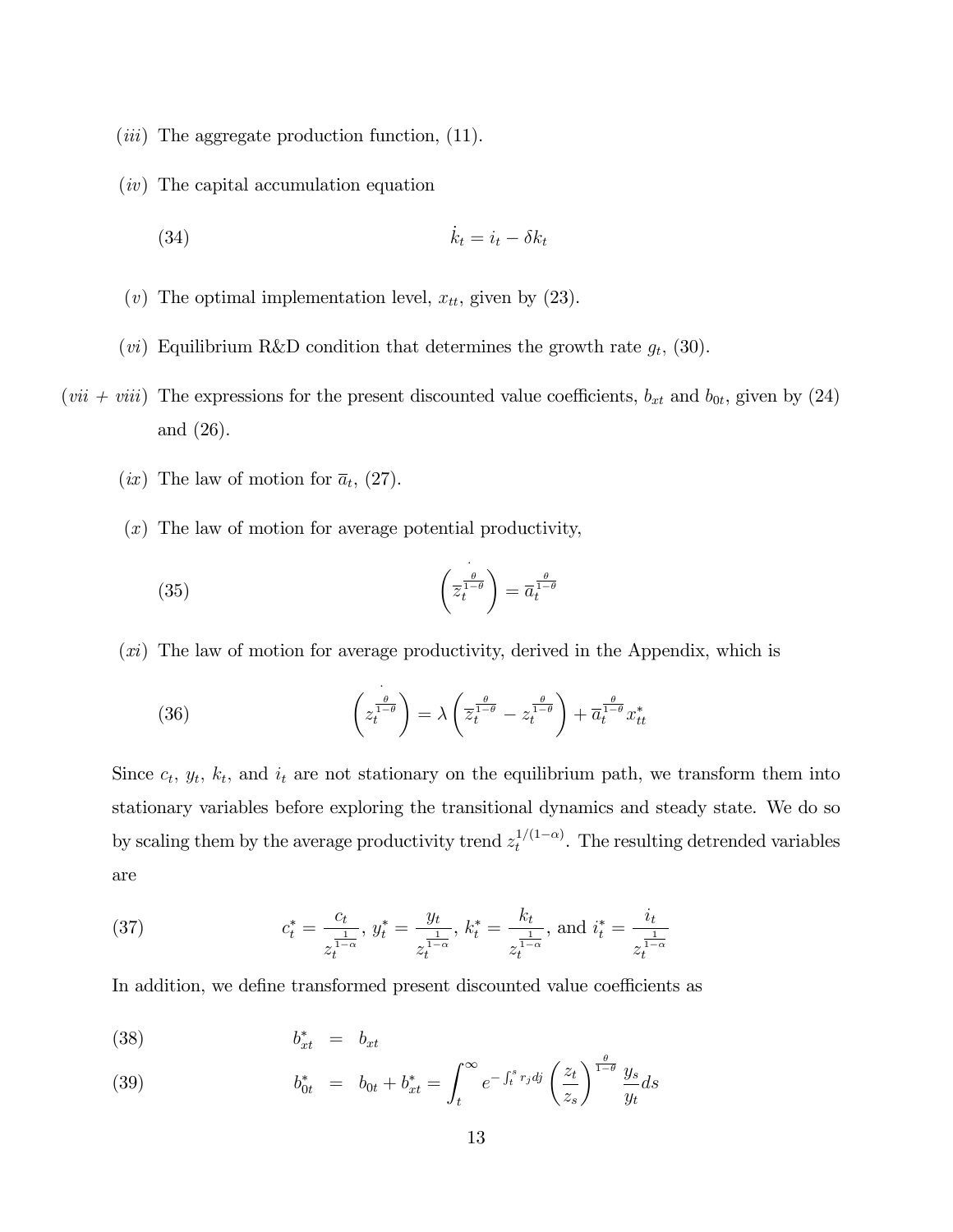Because our aim is to obtain a stationary representation of the equilibrium path, we detrend our three productivity measures,  $\overline{a}_t$ ,  $\overline{z}_t$ , and  $z_t$ . This yields the following two detrended productivity measures

(40) 
$$
\overline{\chi}_t = \left(\frac{\overline{a}_t}{\overline{z}_t}\right)^{\frac{\theta}{1-\theta}} \text{ and } \chi_t = \left(\frac{\overline{z}_t}{z_t}\right)^{\frac{\theta}{1-\theta}}
$$

Here,  $\overline{\chi}_t$  represents the gap between the potential productivity of the last intermediate good invented and the average potential productivity level. We therefore refer to it as the potential productivity gap. The second measure,  $\chi_t$ , reflects the gap between average potential productivity and the average actual productivity level at which the current intermediates are implemented. We call this the implementation gap.

In the Appendix we define a stationary equilibrium in terms of the 10 transformed variables

(41) 
$$
\{y_t^*, i_t^*, c_t^*, k_t^*, x_{tt}, g_t, b_{0t}^*, b_{xt}^*, \chi_t, \overline{\chi}_t\}
$$

The three state variables of the 10 equation system are  $k_t^*$ ,  $\chi_t$ , and  $\overline{\chi}_t$ .

## 3.1 Steady state

A steady state of this economy is an equilibrium path on which the ten transformed variables are constant. Let the steady state values of these variables be

(42) 
$$
\left\{\widetilde{y}^*, \widetilde{i}^*, \widetilde{c}^*, \widetilde{k}^*, \widetilde{x}, \widetilde{g}, \widetilde{b}_0^*, \widetilde{b}_x^*, \widetilde{\chi}, \widetilde{\overline{\chi}}\right\}
$$

As we prove in the Appendix, the steady state exists and is unique whenever

(43) 
$$
\psi = \left[\frac{\theta}{1-\theta} + \left(\frac{1}{\sigma} - 1\right)\frac{1}{1-\alpha}\right] > 0
$$

which is the case under the empirically plausible sufficient condition that  $\frac{\theta}{1-\theta} > \frac{1}{1-\theta}$  $\frac{1}{1-\alpha}$ .<sup>7</sup>

The steady state is determined by the following equilibrium  $R&D$  zero profit condition

(44) 
$$
\phi \widetilde{g} = y^* \widetilde{b}_0^* - \xi \ln \left( 1 + \frac{y^* \widetilde{b}_x^*}{\xi} \right)
$$

<sup>&</sup>lt;sup>7</sup>We also derive the conditions under which the parameters are such that the household's and intermediate goods producer's objectives are bounded on the balanced growth path.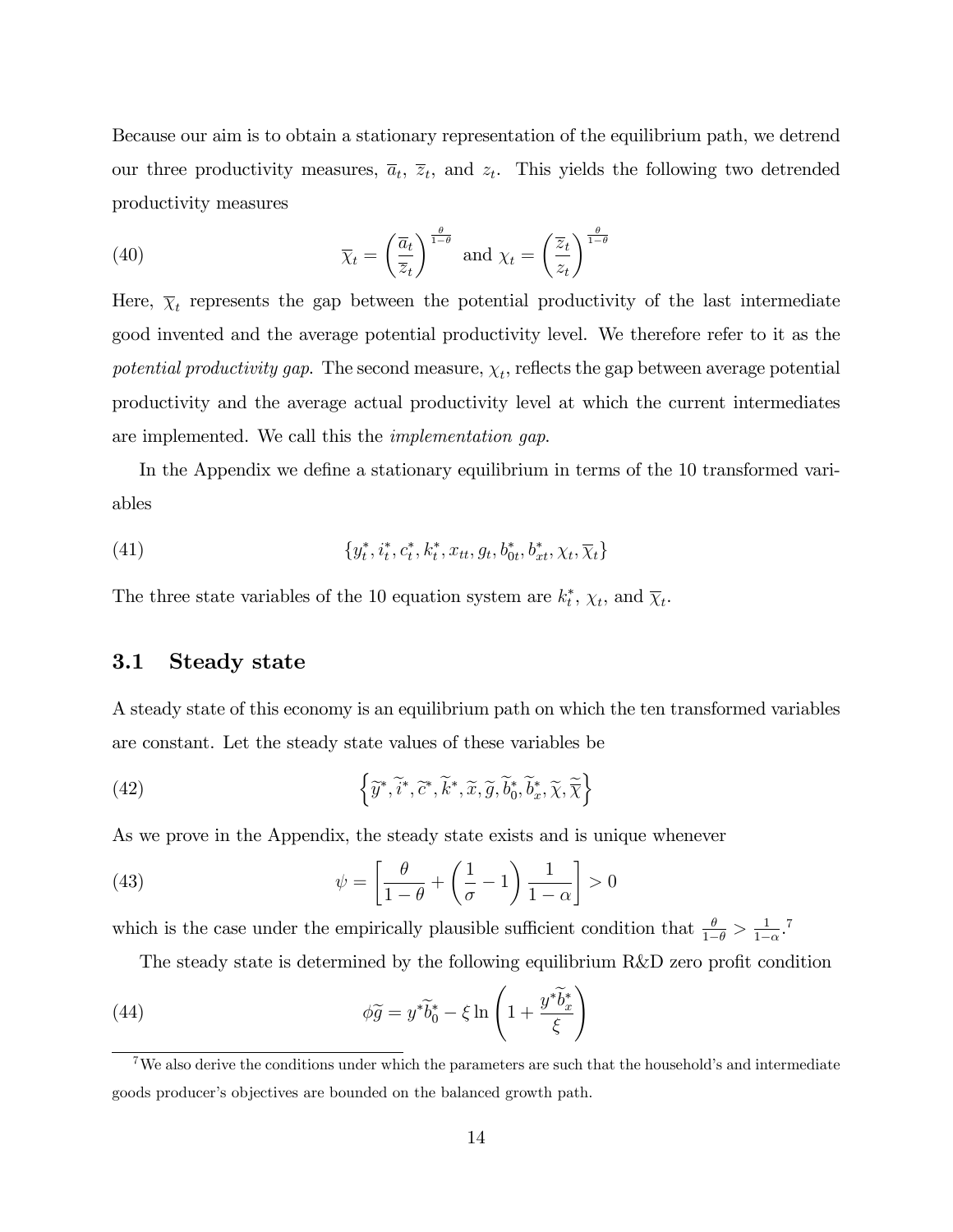where the steady state level of output,  $y^*$ , is determined by the law of motion of aggregate capital and the aggregate production function and equals

(45) 
$$
\widetilde{y}^* = \left(\frac{\alpha\theta}{\rho + \delta + \frac{\widetilde{g}}{\sigma(1-\alpha)}}\right)^{\frac{\alpha}{1-\alpha}}
$$

and the steady state present discounted value terms are

(46) 
$$
\widetilde{b}_0^* = \frac{1}{\rho + \psi \widetilde{g}} \text{ and } \widetilde{b}_x^* = \frac{1}{(\rho + \lambda + \psi \widetilde{g})}
$$

The left hand side of  $(44)$  reflects the normalized steady state R&D expenditures, while the right hand side corresponds to the normalized present discounted value of the profits net of the costs of implementing a new intermediate goods technology.

Given  $\tilde{g}$ , the optimal implementation level satisfies

(47) 
$$
\frac{\widetilde{x}}{1-\widetilde{x}} = \frac{\widetilde{y}^*}{\xi(\rho+\lambda+\psi\widetilde{g})}, \text{ and thus } \widetilde{x} = \frac{1}{1+\frac{\xi(\rho+\lambda+\psi\widetilde{g})}{\widetilde{y}^*}}
$$

Note that this expression is decreasing in  $\tilde{g}$ . This is because an increase in the growth rate increases the endogenous rate of obsolescence of new technologies. It does so through two channels.

First, increased obsolescence reduces the steady state level of (detrended) capital and thus of output,  $\tilde{y}^*$ . This reduces the size of the market and the value of the firm. Second,  $\tilde{g}$  increases the effective discount rate both through a higher interest rate,  $\tilde{r}$ , and through a higher replacement rate of demand by future, more productive, intermediate goods.<sup>8</sup> Both of these effects reduce the marginal value of implementing at a higher level and therefore lead to a lower  $\widetilde{x}^*$ .

The steady state potential productivity gap equals

(48) 
$$
\widetilde{\overline{\chi}} = \frac{\theta}{1 - \theta} \widetilde{g},
$$

<sup>&</sup>lt;sup>8</sup>There is a third effect of  $\tilde{g}$  on the effective discount rate. Namely, the positive effect that  $\tilde{g}$  has on the growth of aggregate demand. Our assumption that  $\psi > 0$  implies that this effect is dominated by the previous two and therefore the effective discount rate is increasing in  $\tilde{g}$ .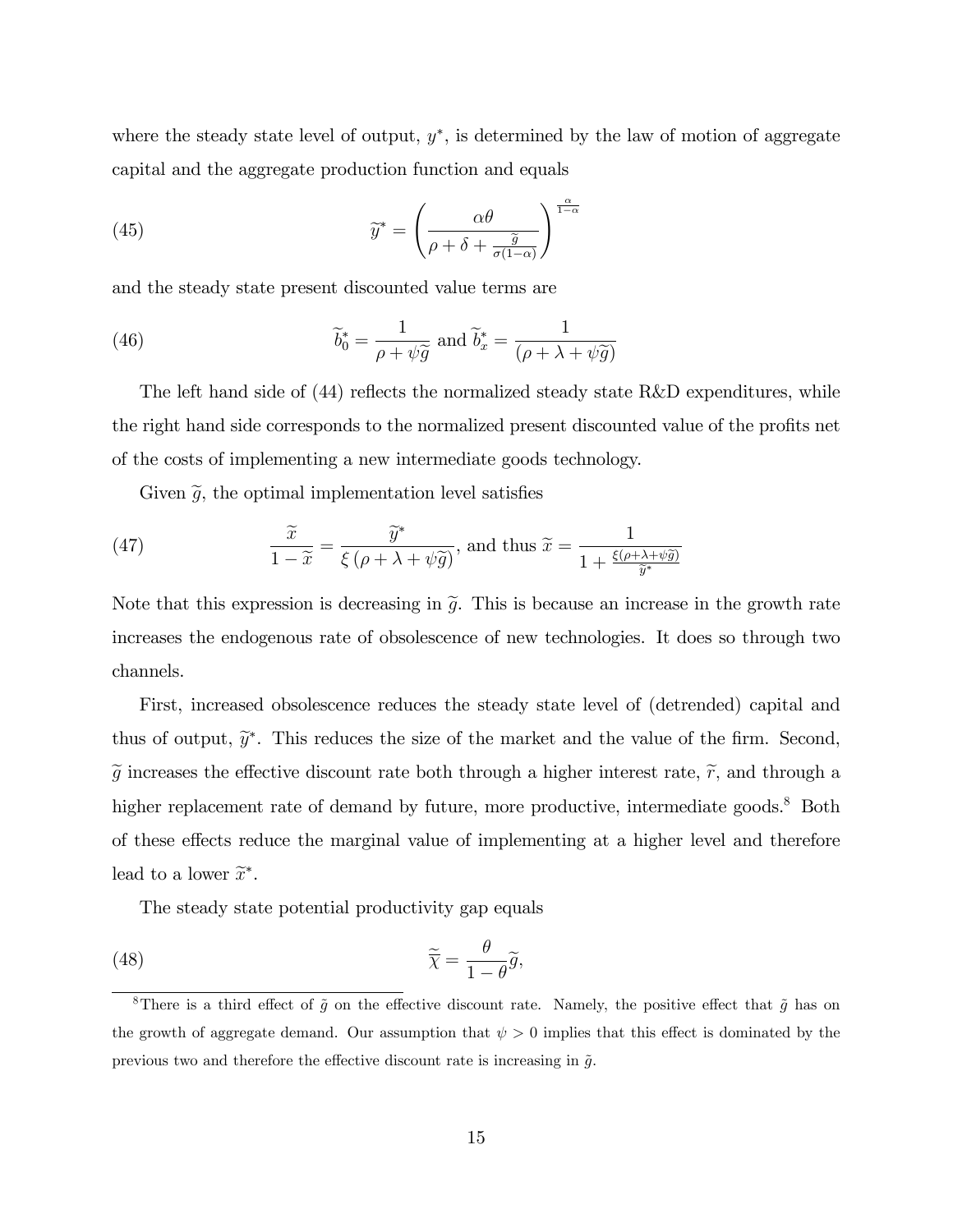while the implementation gap is

(49) 
$$
\widetilde{\chi} = \frac{\lambda + \overline{\chi}}{\lambda + \widetilde{x}^* \widetilde{\chi}}
$$

on the balanced growth path.

For completeness, the scaled steady state levels of capital, investment and consumption are given by the following expressions:

(50) 
$$
\widetilde{k}^* = (\widetilde{y}^*)^{1/\alpha}
$$

(51) 
$$
\widetilde{i}^* = \left(\delta + \frac{1}{1-\alpha}\widetilde{g}\right)\widetilde{k}^*
$$

(52) 
$$
\widetilde{c}^* = \widetilde{y}^* - \widetilde{i}^* - (1 - \theta) \widetilde{\overline{\chi}} \widetilde{\chi} \left[ \xi \left( -\ln\left(1 - \widetilde{x}\right) - \widetilde{x}\right) + \phi \widetilde{g} \right]
$$

#### Comparative statics of growth and implementation in steady state

Since we focus on the interaction between innovation and technology implementation, we consider next how the steady state growth rate,  $\tilde{g}$ , and implementation level,  $\tilde{x}$ , vary as a function of the R&D costs,  $\phi$ , the implementation costs,  $\xi$ , as well as the learning rate,  $\lambda$ . Table 1 summarizes the signs of these comparative static exercises. The details underlying these results are presented in the Appendix.

The intuition behind these results is best understood through Figure 2. This figure depicts the steady state R&D free entry condition,  $(44)$ , as the g-locus and the steady state optimal implementation condition,  $(47)$ , as the x-locus. The latter is downward sloping because of the negative effect that increased obsolescence has on the implementation level. The former is a vertical line because we have substituted the optimal implementation level into the value of the intermediate good firm that appears in the R&D free entry condition. This figure reduces the comparative statics of  $\tilde{g}$  and  $\tilde{x}$  to shifts in the g- and x-loci.

An increase in the R&D cost parameter,  $\phi$ , reduces the R&D efforts of the innovators, for a given x, causing an inward shift in the y-locus, and has no effect on the x-locus. As a result, an increase in the R&D cost reduces the steady state growth rate, increases the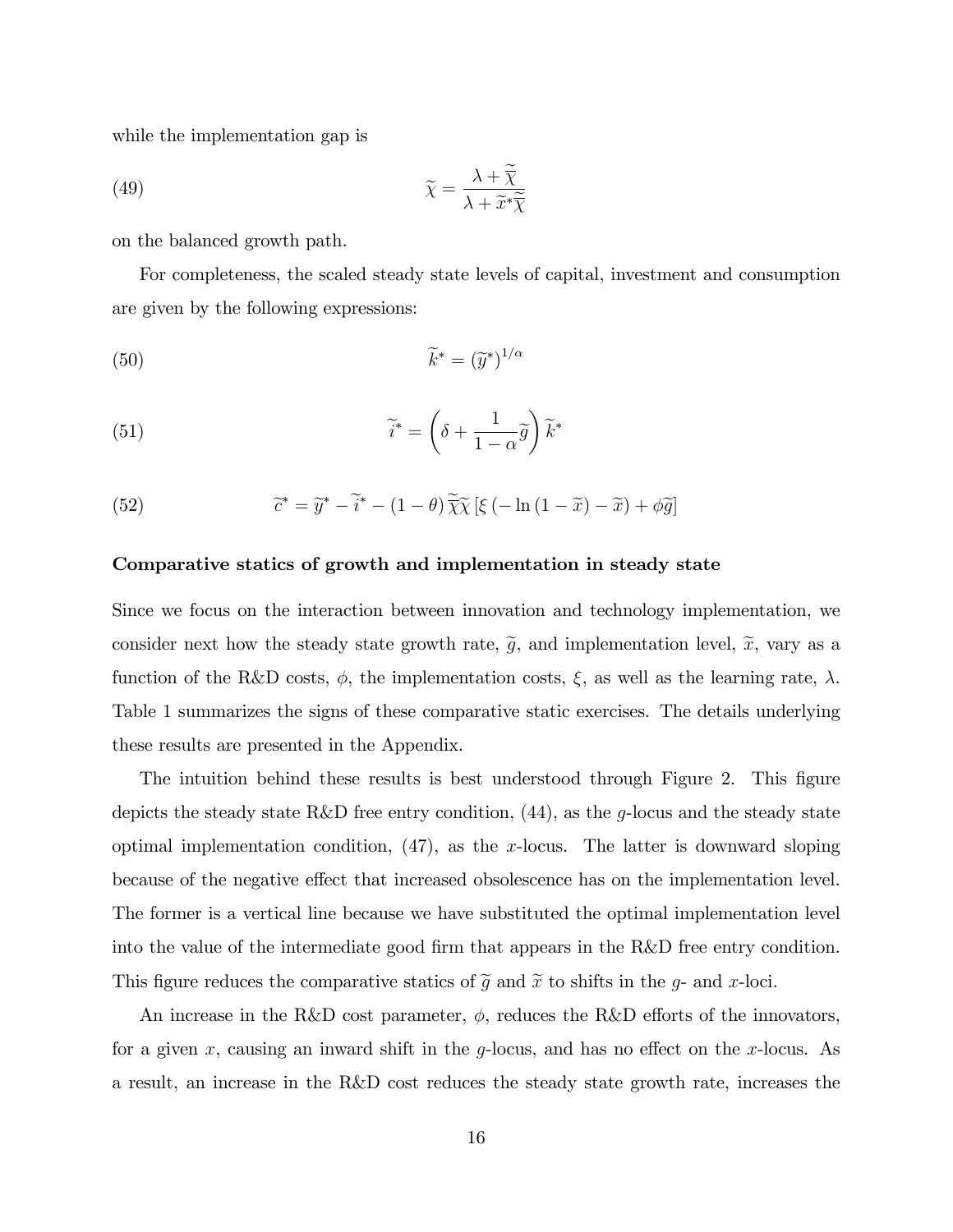present discounted value of demand faced by an intermediate good producer and leads to an increase in the steady state implementation level.

An increase in the learning rate,  $\lambda$ , makes firms implement less and depend more on their subsequent learning for a given  $g$ . Thus, the x-locus shifts inward in response to an increase in the learning rate. On the other hand,  $\lambda$  increases the productivity growth rate for the intermediate good firm thus increasing its value and the return to R&D investments. As a consequence, an increase in  $\lambda$  shifts the g-locus outward. The result is that, in response to an increase in the learning rate, the steady state growth rate increases while the implementation level decreases.

An increase in the implementation cost reduces the return to implementation for a given g causing an inward shift in the x-locus. It also reduces the value of an intermediate good firm and the return to innovation causing an inward shift in the  $q$ -locus. This means that our diagram, in principle, does not suffice to determine the sign of the effect of an increase of  $\xi$  on  $\widetilde{g}$  and  $\widetilde{x}$ . In the Appendix we show, however, that the downward movement in the x-locus dominates the leftward shift of the  $g$ -locus in this case and that both the steady state growth rate as well as the implementation level are decreasing in the implementation cost.

These comparative statics actually provide an interesting insight into the effects of two alternative policies aimed at stimulating long-run growth:  $(i)$  subsidizing R&D, by reducing  $\phi$ , and (*ii*) subsidizing implementation and speeding up diffusion through reducing  $\xi$ . Both of these policies will increase the long-run, steady state, growth rate. R&D subsidies, however, come at the cost of reducing implementation and slowing down diffusion because of the obsolescence cost it imposes. This is not the case for a reduction of implementation costs. Such a reduction will also increase the implementation level and diffusion.

#### Technology diffusion

Underlying the steady state is a continuous process of diffusion of new intermediate goods. Contrary to other models of endogenous growth, the rate of diffusion of (intermediate good) technologies is endogenously determined in the model here. This rate of diffusion can be considered in two ways.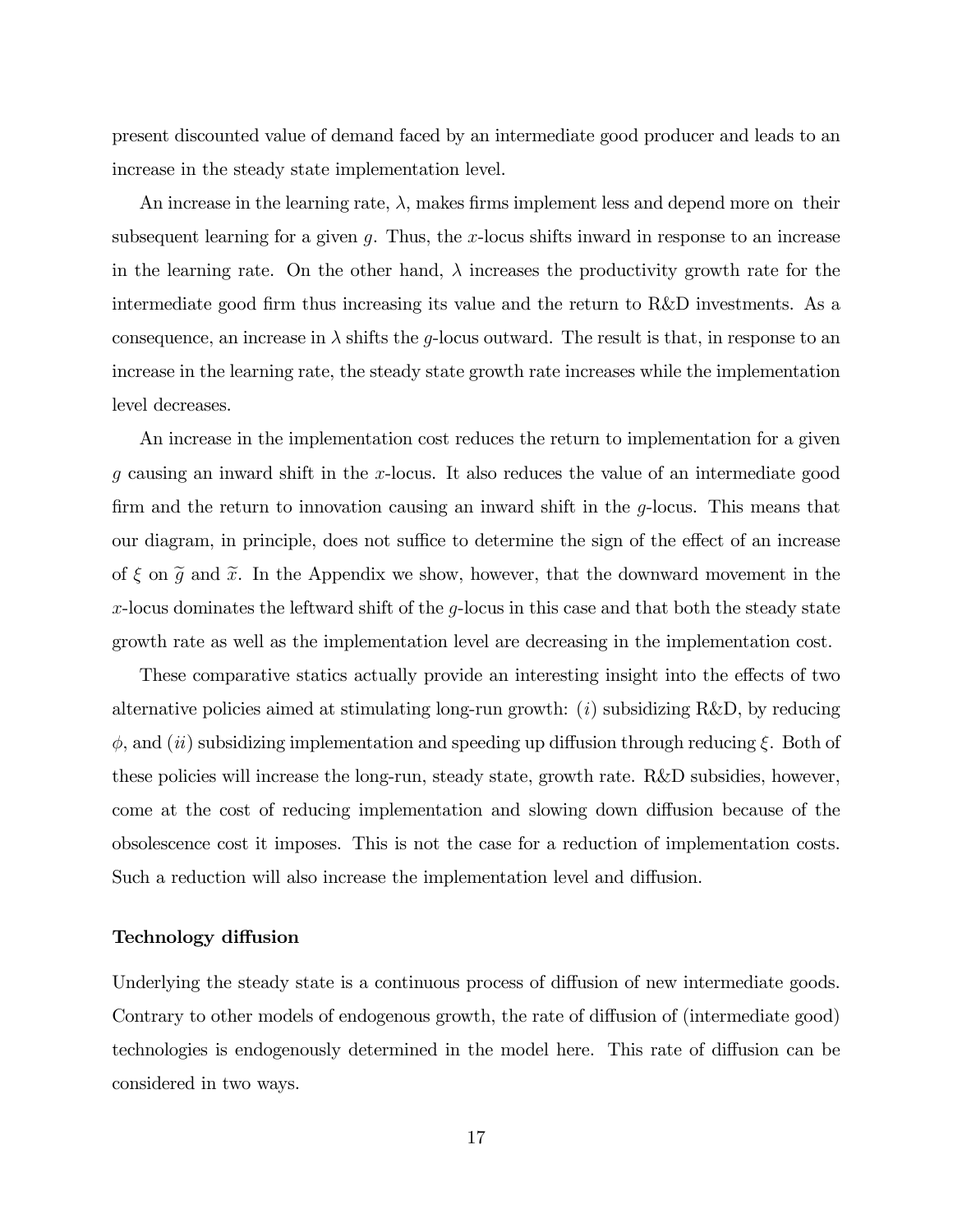The first way is to consider the market share of an individual intermediate good. We will denote the market share of intermediate  $i$  at time  $t$  as

(53) 
$$
s_{it} = \frac{p_{it}y_{it}}{y_t} = \begin{cases} 0 & \text{if } t < i\\ \left(\frac{1}{p_{it}}\right)^{\frac{\theta}{1-\theta}} = \left(\frac{a_{it}}{z_t}\right)^{\frac{\theta}{1-\theta}} & \text{otherwise} \end{cases}
$$

In the Appendix, we show that in the steady state

(54) 
$$
s_{it} = \left[1 - (1 - \widetilde{x}) e^{-\lambda(t - i)}\right] e^{-\frac{\theta}{1 - \theta}\widetilde{g}(t - i)} \widetilde{\chi}\widetilde{\chi}
$$

As shown in equation (55), two opposite forces drive the dynamics of the market share for  $i^{th}$ intermediate good. On the one hand, learning to produce efficiently the intermediate good induces a productivity gain that raises the market share. On the other, the increase in the average productivity due to the development of new (more productive intermediate goods) and to learning makes obsolete the  $i<sup>th</sup>$  intermediate good reducing its market share.

(55) 
$$
\dot{s}_{it} = \overbrace{\lambda e^{-\frac{\theta}{1-\theta}\widetilde{g}(t-i)}\widetilde{\chi}\widetilde{\chi}}^{\text{Learning}} - \left[\lambda + \frac{\theta}{1-\theta}\widetilde{g}\right]s_{it}
$$

When the implementation costs are large the market initial share is so small that the learning effect dominates and the market share is initially increasing. As the market share increases, the endogenous obsolescence of the intermediate good dominates and the market share declines to zero.

An initially increasing and subsequently decreasing market share is consistent with evidence on product life cycles documented in Jovanovic and McDonald (1994), Aizcorbe, Corrado, and Doms (2000), and Kotler (2005).

The second way to characterize the rate of diffusion is to consider the share of expenses in intermediate goods that are newer than good  $i$ . Given the factor demands  $(7)$ , this is equivalent to the fraction of workers employed in the production of an intermediate good intermediate good newer than i: This fraction is given by

(56) 
$$
S_{it} = \int_{i}^{t} \frac{p_{it} y_{it}}{y_{t}} dt = \int_{i}^{t} l_{it} dt
$$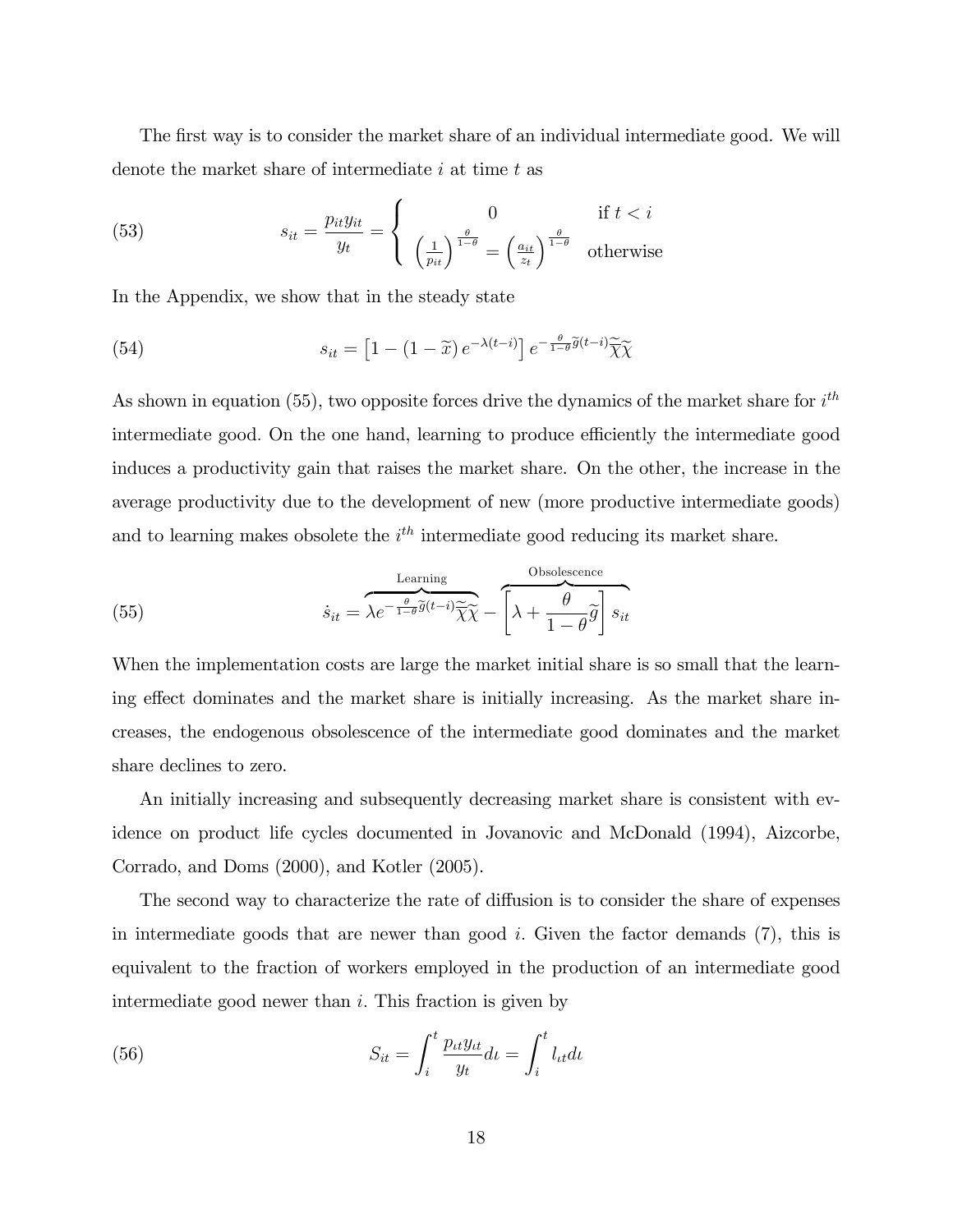As we show in the Appendix, on the balanced growth path, this adoption share follows a diffusion curve of the form

(57) 
$$
S_{it} = 1 - e^{-\frac{\theta}{1-\theta}\widetilde{g}(t-i)} \left[ \widetilde{\chi} - (\widetilde{\chi} - 1) e^{-\lambda(t-i)} \right] \text{ for } t \ge i
$$

## 3.2 Transitional dynamics

The equilibrium dynamics of the model are determined by three state variables. Thus, analytical results about the dynamic properties are beyond the scope of our analysis. We resort, instead, to a numerical approximation of the transitional dynamics for a specific set of calibrated parameter values. The numerical approximation of the transitional dynamics is based on the log-linearization derived in the Appendix.

#### Calibration:

The parameters that need to be calibrated are listed in Table 2. We calibrate our model such that  $t$  is measured in years.

For the preference parameters, i.e. the discount rate,  $\rho$ , and the intertemporal elasticity of substitution,  $\sigma$ , as well as for the capital depreciation rate,  $\delta$ , we use the parameter values from Cooley and Prescott (1995).

Given our model's emphasis on R&D and implementation, it seems particularly appropriate to use the evidence from Corrado, Hulten, and Sichel (2006, CHS in the following) to calibrate most other parameters from our model. CHS provide an analysis of the sources of growth of the U.S. business sector that includes extensive measures of intangible capital, including R&D.

We calibrate the demand elasticity parameter,  $\theta$ , and the capital elasticity of output,  $\alpha$ , to match U.S. income shares reported by CHS. First, labor costs represent 60% of corporate income. Second, returns to intangible capital represent 15% of the price. In our model these are the profits that flow to the implementation and R&D costs.

The remaining parameters are the learning rate,  $\lambda$ , and the implementation and R&D cost parameters,  $\xi$  and  $\phi$ . These parameters are chosen to match three observations, the first two of which are based on CHS. First, investment in R&D by the U.S. business sector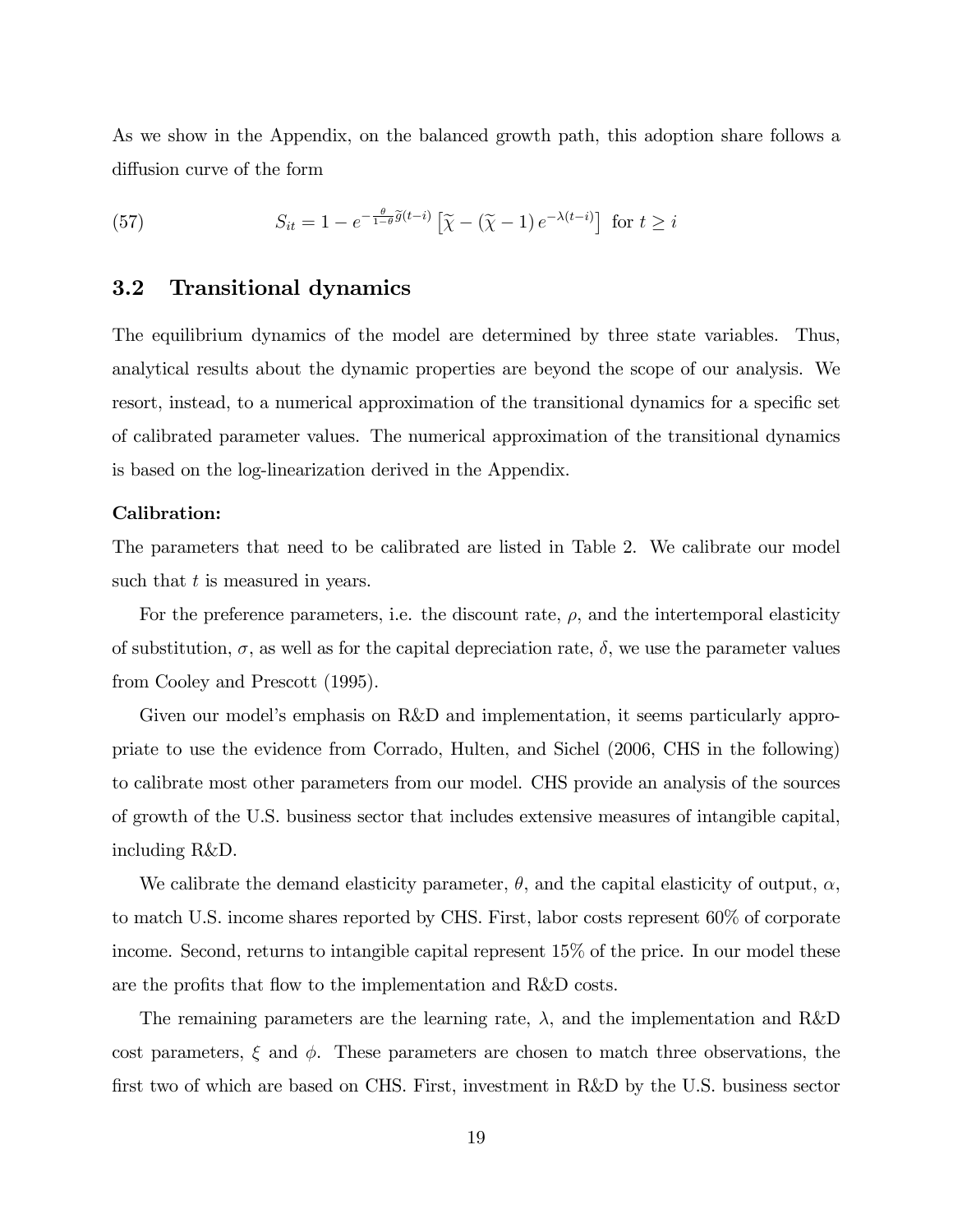is approximately 5.7% of corporate income. Second, adjusted for intangible capital, labor productivity in the U.S. grew at an average rate of 1.9% a year over the 1973-2003 period. Finally, we use evidence from Bahk and Gort (1993) on learning by doing in U.S. manufacturing plants. In particular, we choose our parameters to match their empirical result that a  $1\%$  increase in a firm's cumulative output leads to a 0.028% increase in its TFP level.

The way in which we specifically match the parameters with these facts is described in Appendix A. The resulting values of the parameters are listed in the last column of Table 2.

#### Steady state:

The steady state values of the equilibrium variables are given in the 'equilibrium' column of Table 3. The resulting implementation level is about 4.3%, while the implementation gap is 4.6. The relatively low implementation level in steady state induces the market share of new intermediates to increase at first and then to start decreasing after about 10 years. This can be seen from the 'equilibrium' curve in the top panel of Figure 3. That is, 10 years into the life cycle of an intermediate in this economy the endogenous obsolescence starts to dominate the learning effect. The implied diffusion curve is plotted as the 'equilibrium' curve in the bottom panel. In the decentralized equilibrium, 50% of the workers produce intermediates that were invented less than 18 years ago.

#### Transitional dynamics:

We compare the transitional dynamics of our model with those of the standard Neoclassical growth model, explained for example in Barro and Sala-i-Martin (2004). That is, if growth is exogenous, constant and equal to the steady state growth rate,  $\tilde{g}$ , and if implementation costs are zero, such that  $\xi = 0$ , then our model boils down to the Neoclassical growth model with a markup distortion<sup>9</sup>. In particular, we compare the dynamics in response to a  $1\%$ deviation of capital above its steady state detrended level. Figure 4 contains the impulse responses for the model with implementation, the 'implementation' line, and the Neoclassical benchmark, the 'NC benchmark' line.

In the benchmark model the excess capital is used for current and future consumption

 $9$ The dynamic equilibrium equations of this restricted model are provided in the Appendix.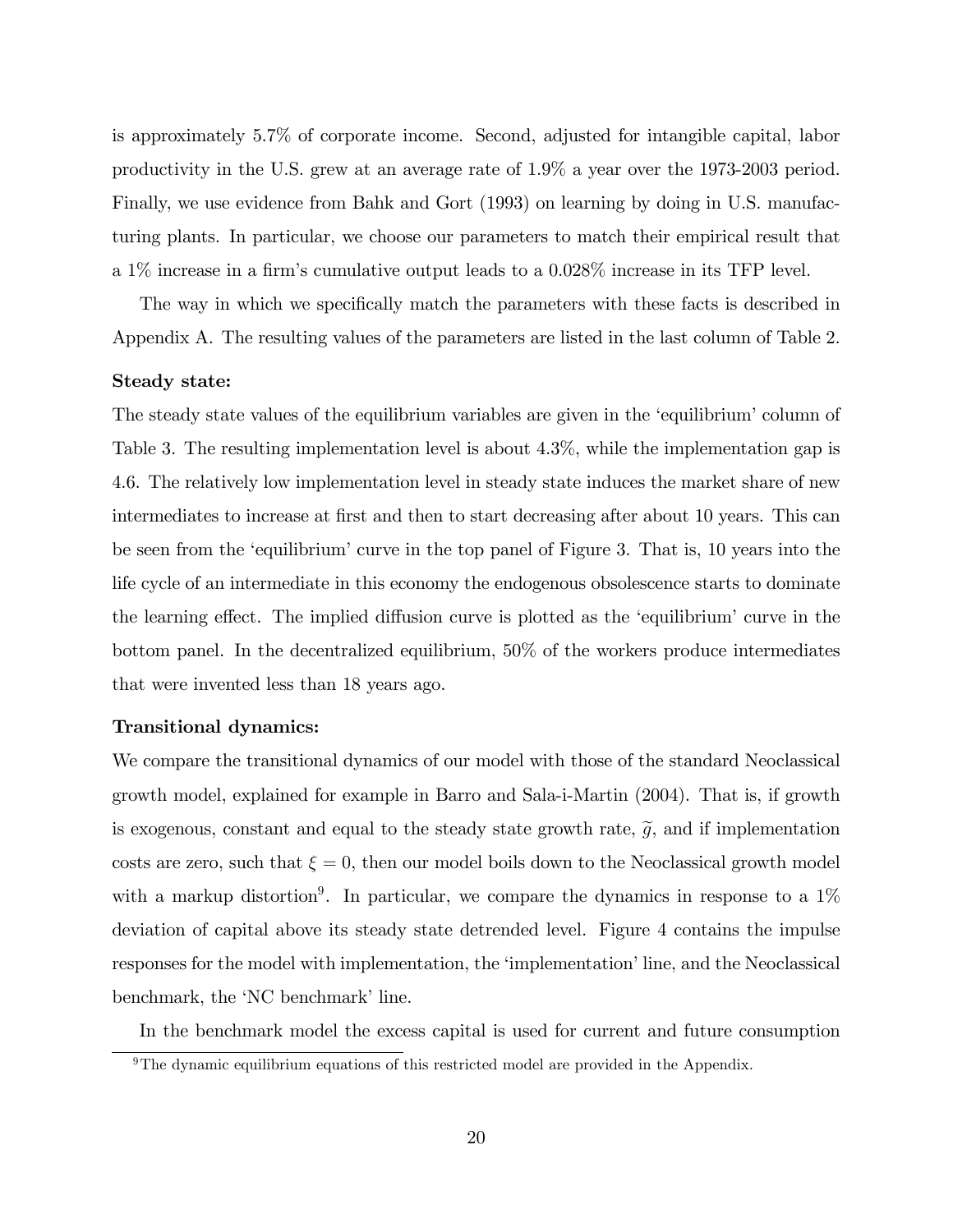through intertemporal substitution. The same is true in the model with implementation. However, in the model with implementation there is not just intertemporal substitution of consumption. An above trend capital stock increases the size of the market and thus the present discounted value of the stream of future profits. This raises the benefits from innovation and implementation. As a result, the above steady state level of capital leads to a transitory increase in the growth rate of potential productivity and in the implementation level and to a permanent increase in the level of productivity.<sup>10</sup> This is the main departure of our model from the dynamics of the Neoclassical benchmark.

Relative to the Neoclassical model, the additional implementation and R&D expenditures seem to come mainly at the cost of investment and not of consumption. What is remarkable is that, in terms of the detrended variables, the impulse responses in the model with implementation are very similar to that of the neoclassical growth model.

Our model has two state variables in addition to the capital stock: the implementation gap and the potential productivity gap. Figure 5 plots the impulse responses to a 1% deviation of the these gaps from their steady state level. For comparison purposes, we have also included the impulse response to capital. Increases in these two gaps increase implementation and R&D costs and therefore reduce both implementation and innovation. The increase in the implementation and R&D costs induce a shift in resources from implementation and innovation to investment in physical capital. As a result, these changes induce very significant transitory declines in the implementation level and the growth rate of potential productivity and an important permanent decline in the level of productivity. There seems, however, to be little or no effect on detrended consumption and detrended output.

## 4 Social planner solution

So far, we have focused on the decentralized equilibrium outcome of our economy. Next, we explore the optimal innovation and implementation decisions from the social planner's perspective.

<sup>&</sup>lt;sup>10</sup>This may not be obvious from the impulse response functions because output is detrended by  $z_t^{\frac{1}{1-\alpha}}$ .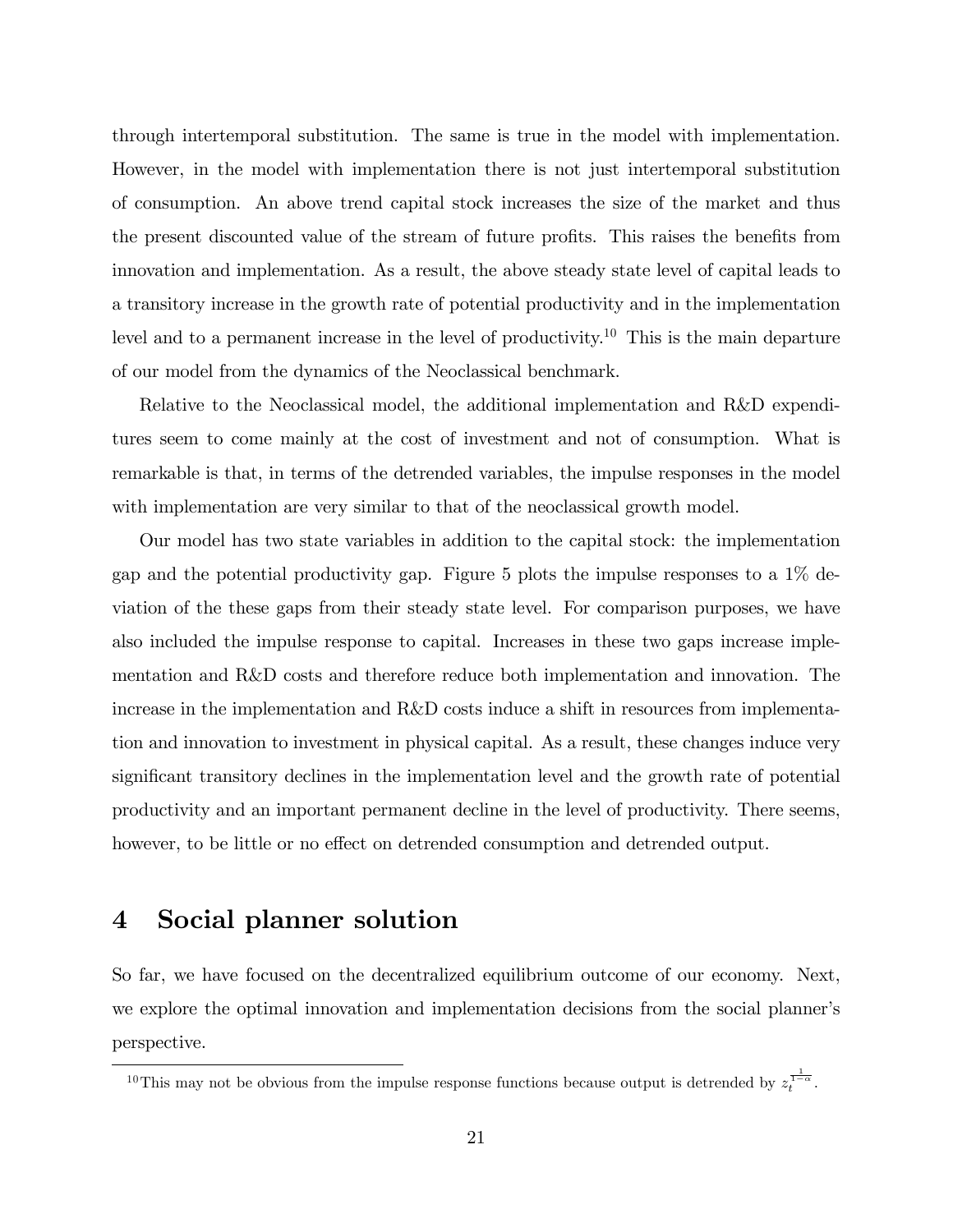In this section we derive the first order necessary conditions for the social planner's problem. We study the steady state implementation level,  $\widetilde{x}^{sp}$ , and growth rate,  $\widetilde{g}^{sp}$ , chosen by the planner, and compare them with those resulting from the decentralized equilibrium. Finally, we show how the planner's steady state resource allocation can be supported through taxes and subsidies in the decentralized equilibrium.

The social planner in this economy chooses a path for

(58) 
$$
{c_s, y_s, i_s, k_s, x_{ss}, g_s, z_s, \overline{a}_s, \overline{z}_s}_{s=t}^{\infty}
$$

to maximize the present discounted value of the representative household's stream of utility,  $(1)$ , subject to the resource constraint,  $(33)$ , the final goods production function,  $(11)$ , the capital accumulation constraint, (34), the law of motion of potential productivity of the newest intermediate, (27), the law of motion of average potential productivity, (35), and the law of motion of average productivity, (36).

The current value Hamiltonian associated with this problem is:

$$
(59) \ H_t = \frac{\sigma}{\sigma - 1} c_t^{\frac{\sigma - 1}{\sigma}}
$$

$$
+ \mu_{rt} \left\{ y_t - c_t - i_t - (1 - \theta) z_t^{\frac{1}{1 - \alpha}} \left( \frac{\overline{a}_t}{z_t} \right)^{\frac{\theta}{1 - \theta}} \left[ \xi \left( -\ln(1 - x_{tt}^*) - x_{tt}^* \right) + \phi g_t \right] \right\}
$$

$$
+ \mu_{yt} \left[ y_t - \left( z_t^{\frac{\theta}{1 - \theta}} \right)^{\frac{1 - \theta}{\theta}} k_t^{\alpha} \right] + \mu_{kt} \left[ i_t - \delta k_t \right] + \mu_{\overline{a}t} \left[ \frac{\theta}{1 - \theta} \overline{a}_t^{\frac{\theta}{1 - \theta}} g_t \right]
$$

$$
+ \mu_{\overline{z}t} \left[ \overline{a}_t^{\frac{\theta}{1 - \theta}} \right] + \mu_{zt} \left[ \lambda \left( \overline{z}_t^{\frac{\theta}{1 - \theta}} - z_t^{\frac{\theta}{1 - \theta}} \right) + \overline{a}_t^{\frac{\theta}{1 - \theta}} x_{tt}^* \right]
$$

where  $\mu_{rt}$  is the costate variable associated with the resource constraint,  $\mu_{yt}$  is the costate variable associated with the aggregate production function,  $\mu_{\bar{a}t}$  is the costate variable associated with the law of motion of potential productivity of the last intermediate good,  $\mu_{\overline{z}t}$  is the costate variable associated with the law of motion of average potential productivity, and  $\mu_{zt}$  is the costate variable associated with the law of motion of average productivity.

At any instant along the efficient resource allocation path the planner equates the marginal utility cost of implementation to the shadow value of the marginal average productivity that this implementation generates. This is represented by equation (60). The planner also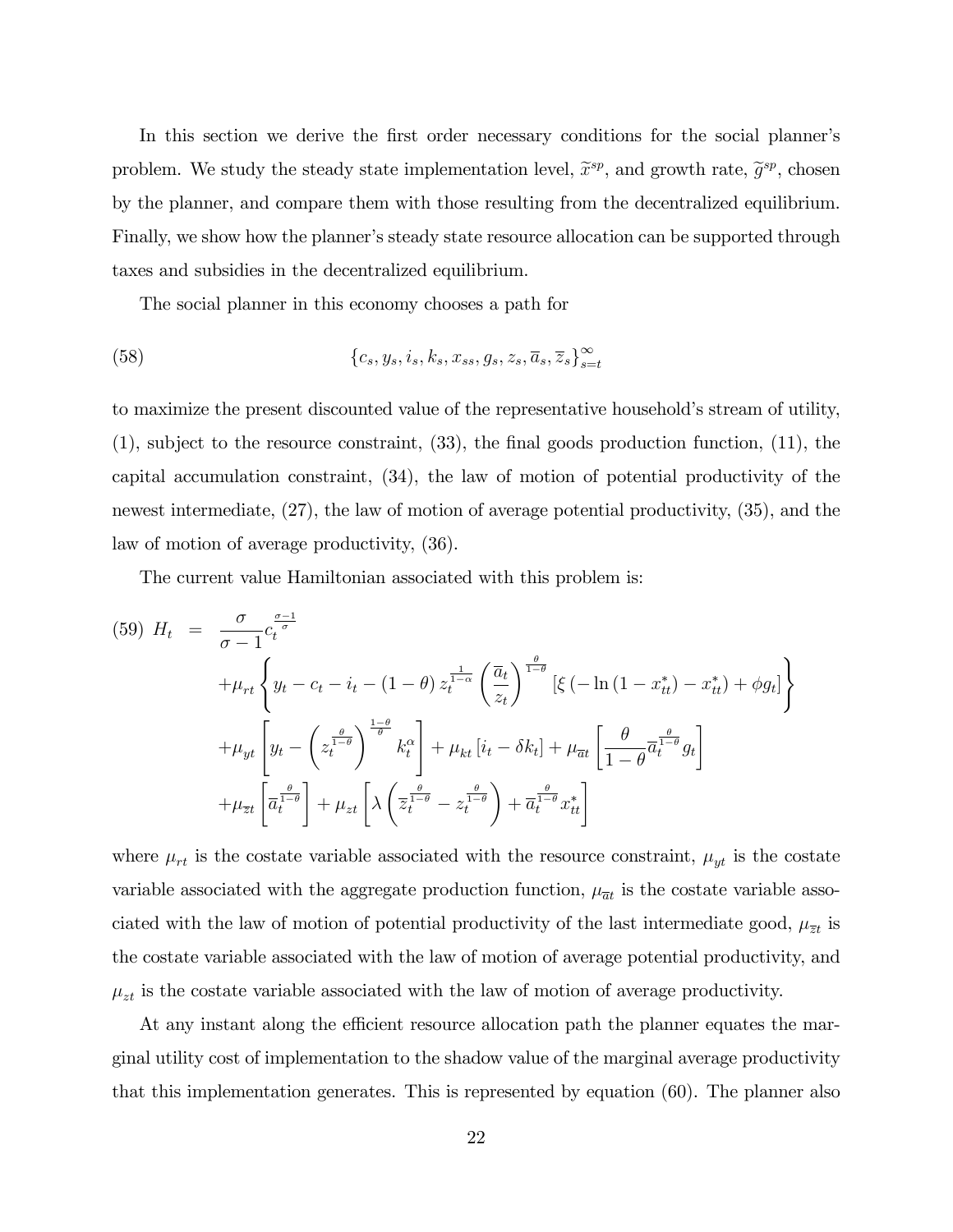equates the marginal utility cost of a better innovation, i.e. of  $g_t$ , to the shadow value of the additional potential productivity this innovation generates through  $\overline{a}_t$ . Mathematically, this corresponds to equation (61).

(60) 
$$
\xi(1-\theta)\frac{x_{tt}}{1-x_{tt}}c_t^{-\frac{1}{\sigma}} = \mu_{z,t}z_t^{\frac{\theta}{1-\theta}-\frac{1}{1-\alpha}}
$$

(61) 
$$
\phi(1-\theta)c_t^{-\frac{1}{\sigma}} = \frac{\theta}{1-\theta}\mu_{\bar{a},t}z_t^{\frac{\theta}{1-\theta}-\frac{1}{1-\alpha}}
$$

## 4.1 Distortions in decentralized equilibrium

We characterize the full dynamics of the planner's optimal resource allocation in the Appendix and focus here on the resulting steady state, also derived in the the Appendix. To distinguish the planner's steady state allocation from that of the decentralized equilibrium, we denote the planner's allocation with a superscript sp. Thus,  $\tilde{x}^{sp}$  and  $\tilde{g}^{sp}$  are the planner's steady state implementation level and growth rate respectively.

The planner's steady state level of detrended output is

(62) 
$$
\widetilde{y}^{*sp} = \left[\frac{\alpha}{\rho + \delta + \frac{\widetilde{g}^{sp}}{(1-\alpha)\sigma}}\right]^{\frac{\alpha}{1-\alpha}} = \left(\frac{1}{\theta}\right)^{\frac{\alpha}{1-\alpha}} \left[\frac{\alpha\theta}{\rho + \delta + \frac{\widetilde{g}^{sp}}{(1-\alpha)\sigma}}\right]^{\frac{\alpha}{1-\alpha}}
$$

For a given growth rate, it is higher than the output level in the decentralized equilibrium, because the monopolistic competition between the intermediate goods producers leads to an inefficiently low level of output in the decentralized equilibrium.

The steady state implementation level satisfies

(63) 
$$
\frac{\widetilde{x}^{sp}}{1-\widetilde{x}^{sp}} = \frac{1}{\theta} \left[ 1 + (1-\theta) \left( \frac{\theta}{1-\theta} - \frac{1}{1-\alpha} \right) \frac{\widetilde{\chi}\widetilde{\chi}}{\widetilde{y}^{*sp}} \left[ \xi \left( -\ln\left(1-\widetilde{x}^{sp}\right) - \widetilde{x}^{sp} \right) + \phi \widetilde{g}^{sp} \right] \right] \frac{\widetilde{y}^{*sp}}{\xi \left( \rho + \lambda + \psi \widetilde{g}^{sp} \right)}
$$

We call this the  $x^{sp}$ -locus. It is the social planner's counterpart to  $(47)$ . This implies that, given the growth rate, the planner's implementation level is higher than that in the decentralized equilibrium for three reasons. First, output in the planner's allocation is higher, therefore increasing the marginal benefit of implementation. Second, the monopolistic competition also influences the marginal benefit of implementation because the firms that implement in the decentralized equilibrium equate the marginal revenue product of implementation to its marginal cost. The planner instead equates the marginal product of implementation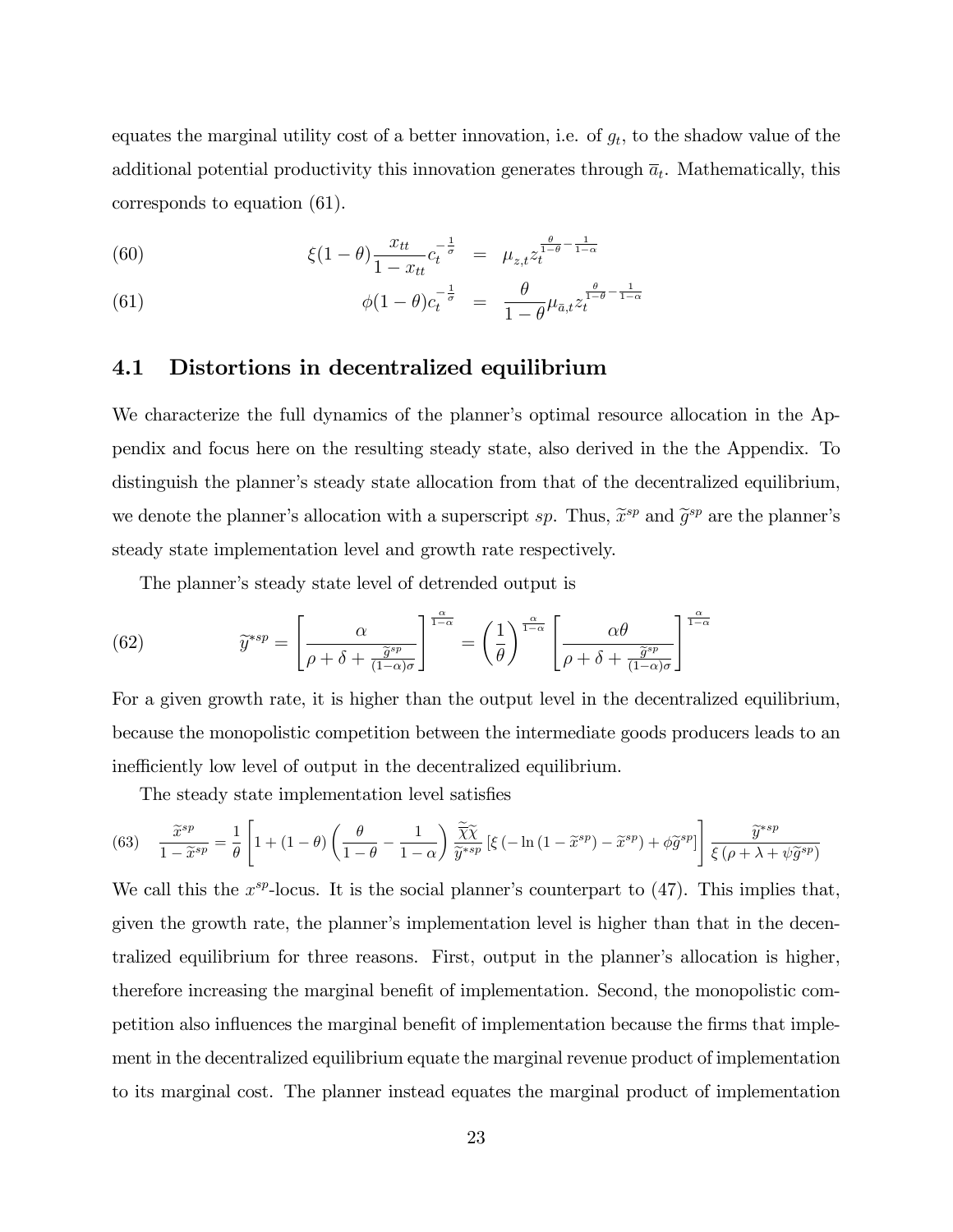to its marginal cost. Because of the downward sloping demand curves that the monopolistically competing intermediate goods producers face in the decentralized market, the marginal revenue product is less than the marginal product and, hence, these firms underimplement relative to the social planner. This difference is reflected in the  $1/\theta$ , term that pre-multiplies the squared bracket in the RHS of equation  $(63)$ . The final reason that, at a given growth rate, the planner chooses a higher implementation level than is realized in the decentralized equilibrium is that the planner internalizes the effect of the implementation level on the implementation gap. A higher implementation level decreases the implementation gap and, through that, reduces the implementation and R&D costs. This effect is reflected by the second term in the above equation.

The comparison of the steady state output and implementation levels above was done conditional on the growth rate,  $\tilde{g}^{sp}$ . Given  $\tilde{x}^{sp}$  and  $\tilde{y}^{*sp}$ , the efficient steady state growth rate is determined by the optimal innovation condition

(64) 
$$
\phi = \frac{\theta}{1-\theta} \frac{\left[ \xi \left( \frac{\lambda+\rho+\psi \tilde{g}^{sp}}{\rho+\psi \tilde{g}^{sp}} \right) \frac{\tilde{x}^{sp}}{1-\tilde{x}^{sp}} + \xi \ln \left( 1-\tilde{x}^{sp} \right) - \tilde{g}^{sp} \phi \right]}{\rho + \frac{1/\sigma-1}{1-\alpha} \tilde{g}^{sp}}
$$

We call this the  $g^{sp}$ -locus. The decentralized equilibrium counterpart of this equation, which is a rewritten version of  $(44)$ , reads

(65) 
$$
0 = \xi \left[ \left( \frac{\lambda + \rho + \psi \tilde{g}}{\rho + \psi \tilde{g}} \right) \frac{\tilde{x}}{1 - \tilde{x}} + \ln(1 - \tilde{x}) \right] - \tilde{g}\phi
$$

For a given implementation level, there are three differences between the optimal innovation condition in the decentralized equilibrium, (65), and that of the social planner, (64).

First, the patent race that determines the R&D intensity in the decentralized economy equalizes the value of the intermediate good producer net of innovation and implementation costs to 0. The social planner, instead, equalizes the marginal value and the marginal cost of innovation. The (scaled) marginal cost of innovation is  $\phi > 0$ . Hence, the patent race leads to too much innovation in the decentralized equilibrium relative to the plannerís.

Second, the planner internalizes the fact that g leads permamently to a higher  $\bar{a}^{\frac{\theta}{1-\theta}}$ . As a result, the marginal social value of innovating is higher than the market value of the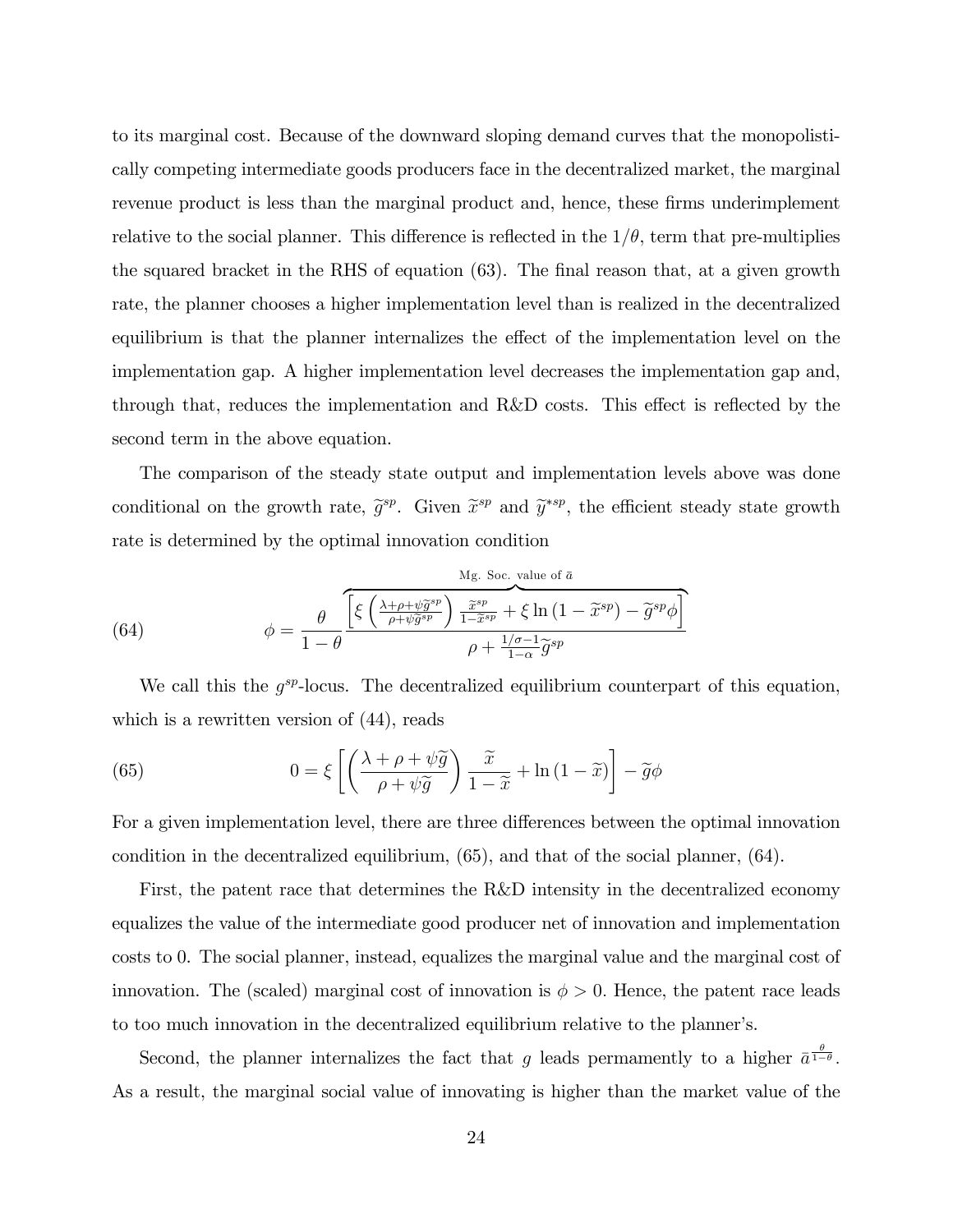intermediate good porducer, for a given  $x$ , for two reasons. On the one hand, a higher  $g$ increases potential productivity levels in all future times. Hence the discounting in the RHS of (64). On the other hand, g increases the growth rate of  $\bar{a}^{\frac{\theta}{1-\theta}}$  by  $\frac{\theta}{1-\theta}$  g. Hence, the term  $\theta$  $\frac{\theta}{1-\theta}$  that pre-multiplies the marginal social value of  $\bar{a}$  in the right hand side of equation (64).

Because the  $x^{sp}$ -locus is above the x-locus for all growth rates, the planner's steady state can not be such that both the growth rate and the implementation level are below that of the decentralized steady state. Figure 6 adds the planner's  $g^{sp}$ - and  $x^{sp}$ -loci to Figure 2. It shows the three possible cases of the planner's steady state compared to the decentralized one: (i)  $\widetilde{g}^{sp} < \widetilde{g}$  and  $\widetilde{x}^{sp} > \widetilde{x}$ ; (ii)  $\widetilde{g}^{sp} > \widetilde{g}$  and  $\widetilde{x}^{sp} > \widetilde{x}$ ; and (iii)  $\widetilde{g}^{sp} > \widetilde{g}$  and  $\widetilde{x}^{sp} < \widetilde{x}$ .

## 4.2 Supporting the planner's solution

We do not formally characterize these three cases, but instead describe the policies that support the social planner's steady state equilibrium in the decentralized economy. Such a policy analysis serves two main purposes. First, it allows us to consider how private costs and benefits can be corrected to coincide with those in the efficient resource allocation. Second, it helps us understand how optimal R&D policies interact with policies aimed at affecting the implementation and adoption of technologies.

The decentralized and social planner's steady states generally differ in the  $R\&D$  intensity, in the implementation level, and in the saving rate. To align these three margins in the decentralized equilibrium with those in the planner's allocation, it is necessary to use three instruments.

The instruments we consider to decentralize the social planner's steady state are an R&D subsidy,  $s_g$ , a subsidy to implementation,  $s_x$ , and a subsidy for capital,  $s_k$ . These subsidies can potentially be negative, and thus be a tax. We assume that these subsidies are financed by a lump-sum tax or subsidy that balances the government's budget. Because of the nondistortionary nature of this lump-sum tax, we do not focus on it in our analysis.

We derive the optimality conditions in the decentralized equilibrium under the subsidies in the Appendix. In order to see how the distortionary subsidies can be used to support the planner's solution, we consider each of the optimality conditions that they affect in the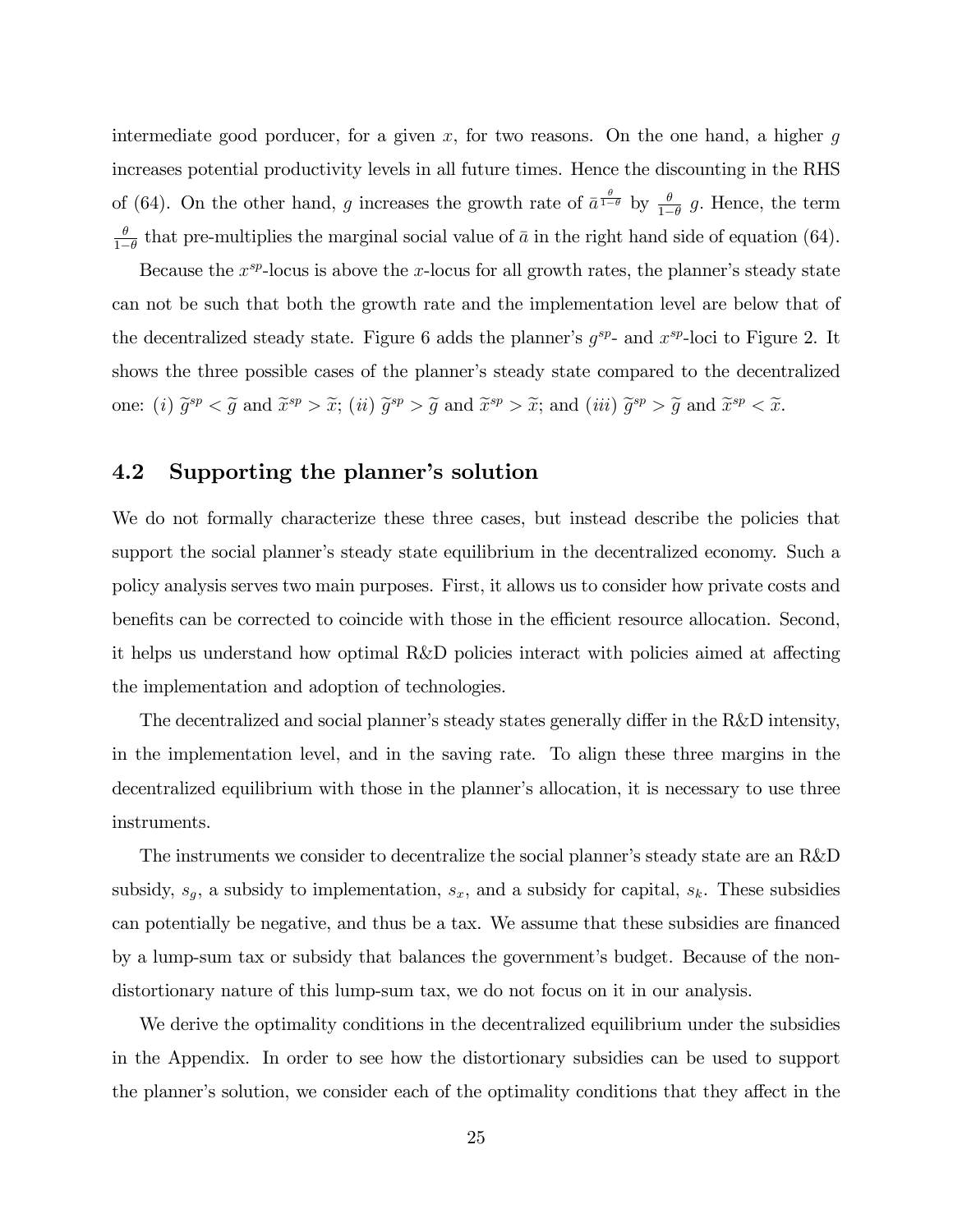decentralized equilibrium sequentially and compare them with those of the planner's steady state.

Conditional on the other subsidies supporting the planner's growth rate and implementation level, the optimal capital input subsidy is such that

(66) 
$$
\widetilde{y}^{*sp} = \left[\frac{1}{1 - s_k} \frac{\alpha \theta}{\rho + \delta + \frac{\widetilde{g}^{sp}}{(1 - \alpha)\sigma}}\right]^{\frac{\alpha}{1 - \alpha}}
$$

Hence, the optimal capital input subsidy is  $s_k = 1 - \theta$ . This corrects for the distortion induced by the monopolistic competition between the intermediate goods suppliers. In the decentralized equilibrium, this distortion leads to an undersupply of output, a less than efficient level of capital, and thus a lower than optimal saving rate. The capital subsidy increases the private marginal return to capital to offset this.

To support the optimal implementation level, conditional on supporting  $\widetilde{y}^{*sp}$  and  $\widetilde{g}^{sp}$ , the implementation subsidy has to satisfy

(67) 
$$
\frac{\widetilde{x}^{sp}}{1-\widetilde{x}^{sp}} = \frac{1}{(1-s_x)\xi(\rho+\lambda+\psi\widetilde{g}^{sp})}\widetilde{y}^{*sp}
$$

which, combined with  $(63)$ , yields that the optimal implementation subsidy should solve

(68) 
$$
\frac{1}{(1-s_x)} = \frac{1}{\theta} \left[ 1 + (1-\theta) \left( \frac{\theta}{1-\theta} - \frac{1}{1-\alpha} \right) \frac{\widetilde{\chi}\widetilde{\chi}}{\widetilde{y}^{*sp}} \left[ \xi \left( -\ln(1-\widetilde{x}^{sp}) - \widetilde{x}^{sp} \right) + \phi \widetilde{g}^{sp} \right] \right] > 1
$$

 $s_x$  corrects for the two effects that are not internalized in the decentralized implementation decision: (i) The effect of monopolistic competition on equilibrium profits, reflected by  $(1/\theta)$ ;  $(ii)$  the effect of the implementation decision on the implementation gap and thus on the costs of implementing and inventing. Because both of these effects lead to underimplementation in the decentralized equilibrium relative to the efficient allocation, the optimal policy in this context always involves a subsidy to implementation.

To support the planner's growth rate in the decentralized equilibrium, the R&D subsidy has to satisfy

(69) 
$$
\widetilde{g}^{sp} = \frac{(1 - s_x)}{(1 - s_g)} \frac{\xi}{\phi} \left[ \left( \frac{\rho + \lambda + \psi \widetilde{g}^{sp}}{\rho + \psi \widetilde{g}^{sp}} \right) \frac{\widetilde{x}^{sp}}{1 - \widetilde{x}^{sp}} + \ln(1 - \widetilde{x}^{sp}) \right]
$$

which, combined with (64), allows us to write

(70) 
$$
(1 - s_g) = (1 - s_x) (1 - s'_g), \text{ where } (1 - s'_g) = \frac{1 - \theta}{\theta} \left( \frac{\rho}{\tilde{g}^{sp}} + \psi \right)
$$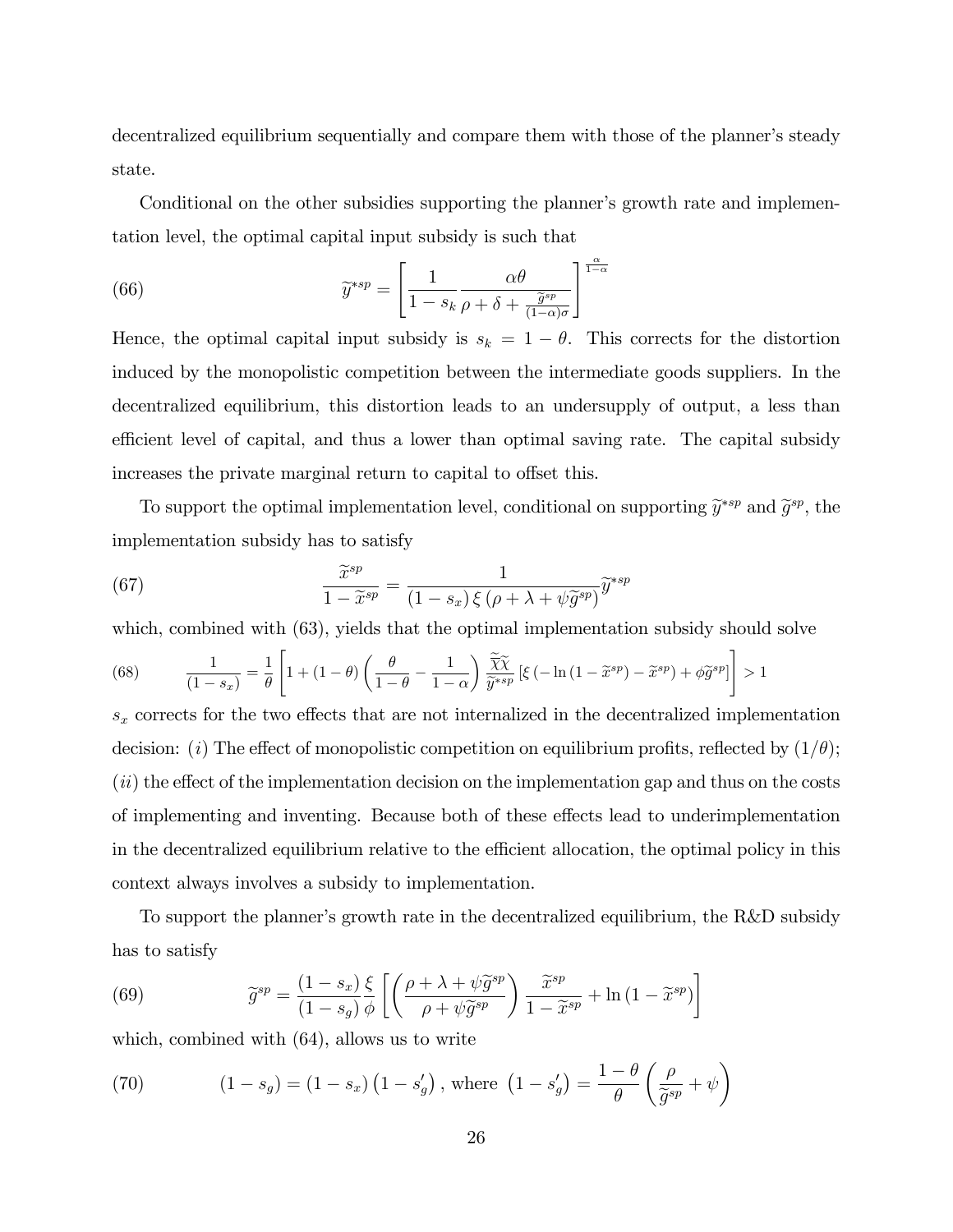Thus the optimal R&D subsidy consists of two parts. The first part corrects for the wedge between private and social implementation costs induced by the implementation subsidy  $s_x$ . The second part is given by

(71) 
$$
s'_{g} = \frac{1-\theta}{\theta} \left( \frac{1}{1-\alpha} \left( \frac{\sigma-1}{\sigma} \right) - \frac{\rho}{\widetilde{g}^{sp}} \right)
$$

Intuitively, the social benefits from innovation are, in large part, determined by the intertemporal elasticity of substitution of the representative consumer because the intertemporal elasticity of substitution together with the discount rate,  $\rho$ , and the growth rate of the economy, is what determines the effective discount rate at which the planner discounts the future gains from current innovation investments.

When the representative consumer has a low intertemporal elasticity of substitution, i.e.  $\sigma$  < 1, the planner heavily discounts future gains from current R&D investments. Hence, the efficient allocation involves devoting fewer resources to innovation than the decentralized economy. In that case, the optimal R&D subsidy would be lower than the implementation subsidy and potentially involve a tax on innovative activities.

Conversely, when the agent is more willing to intertemporally substitute consumption today for consumption tomorrow, i.e.  $\sigma > 1$ , the present discounted value of the social payo§s from R&D are larger and the social planner prescribes more growth than in the decentralized economy.

Besides the insights that we obtained on how the distortions in the decentralized equilibrium can be corrected using the optimal choice of three policy instruments, we obtained another important insight. The optimal R&D and implementation policies are inherently intertwined. This implies that any policy discussion about stimulating or reducing the incentives to innovate should also take into account the incentives to implement and adopt the innovations.

## 4.3 Quantitative evaluation

To illustrate the plannerís steady state, we consider it for the calibrated parameter values of Table 2. The 'planner' column of Table 3 shows the efficient allocation of resources for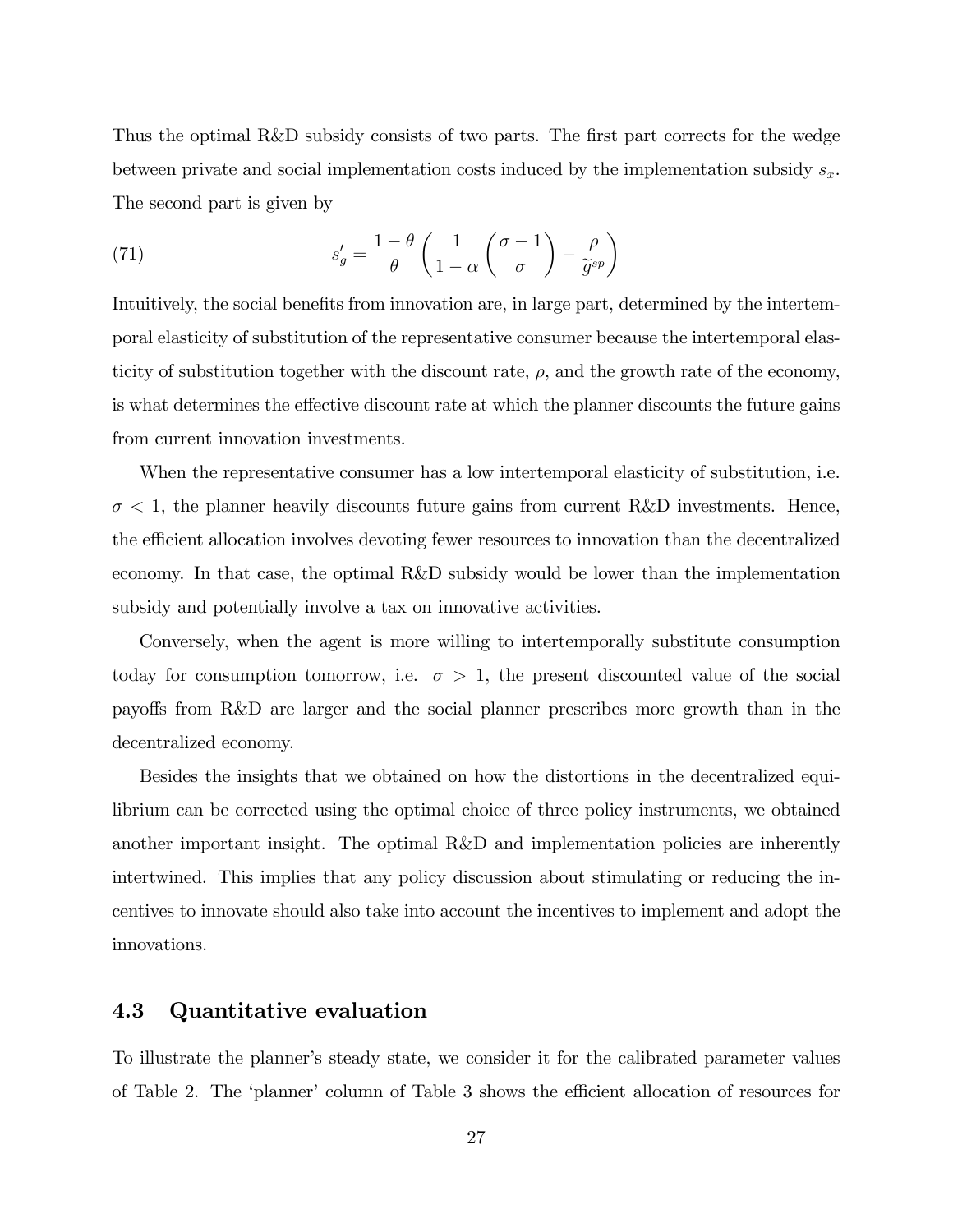the same parameters as the decentralized equilibrium outcome we discussed in Subsection 3.2. For the calibrated parameter values, the decentralized equilibrium would have too little growth and implementation. At  $1.38\%$ , the efficient growth rate is half a tenth of a percentage point higher than that in the market equilibrium. Moreover, the efficient implementation level is 6.75%, which is almost 2.5 percentage points higher than in the decentralized equilibrium.

These distortions in the market implementation level and growth rate means that technologies diffuse at an inefficiently low rate. To see this, compare the efficient 'planner' diffusion curves with the decentralized 'equilibrium' ones in Figure 3. The efficient  $50\%$ diffusion time in the bottom panel of the figure is about 16 years, while the  $50\%$  diffusion time in the market equilibrium is closer to 18 years.

The misallocation of the resources in the decentralized economy cause a significant welfare loss. Welfare in the steady state of the decentralized equilibrium is 7.6% lower than that resulting from the planner's allocation. At a constant growth rate, this would amount to 0.36% of steady state consumption. This is more than 40 times larger than the welfare cost for log preferences of consumption fluctuations around a linear trend estimated by Lucas (1987).

The optimal policy derived above can offset the resource misallocation caused by the model' distortions in the decentralized equilibrium. For our calibrated parameter values, the optimal policy involves a 15% capital input subsidy, a 35% implementation subsidy, and a 7% R&D tax.

These policies are in sharp contrast with the policy prescriptions of standard endogenous growth models that do not include the implementation margin. These generally yield an optimal R&D subsidy rather than a tax, as in Jones and Williams (1998, 2000).

If, in our economy, the government tried to implement the optimal policy ignoring implementation, i.e. assuming  $\xi = 0$ , it would choose a capital input subsidy of 15% and an R&D subsidy of  $59\%$ .<sup>11</sup> This, however, would lead to a  $5\%$  loss in welfare relative to the policies derived above, which represents only a 2% improvement over doing nothing.

 $11$ The optimal policies for an economy without implmentation are derived in the Appendix.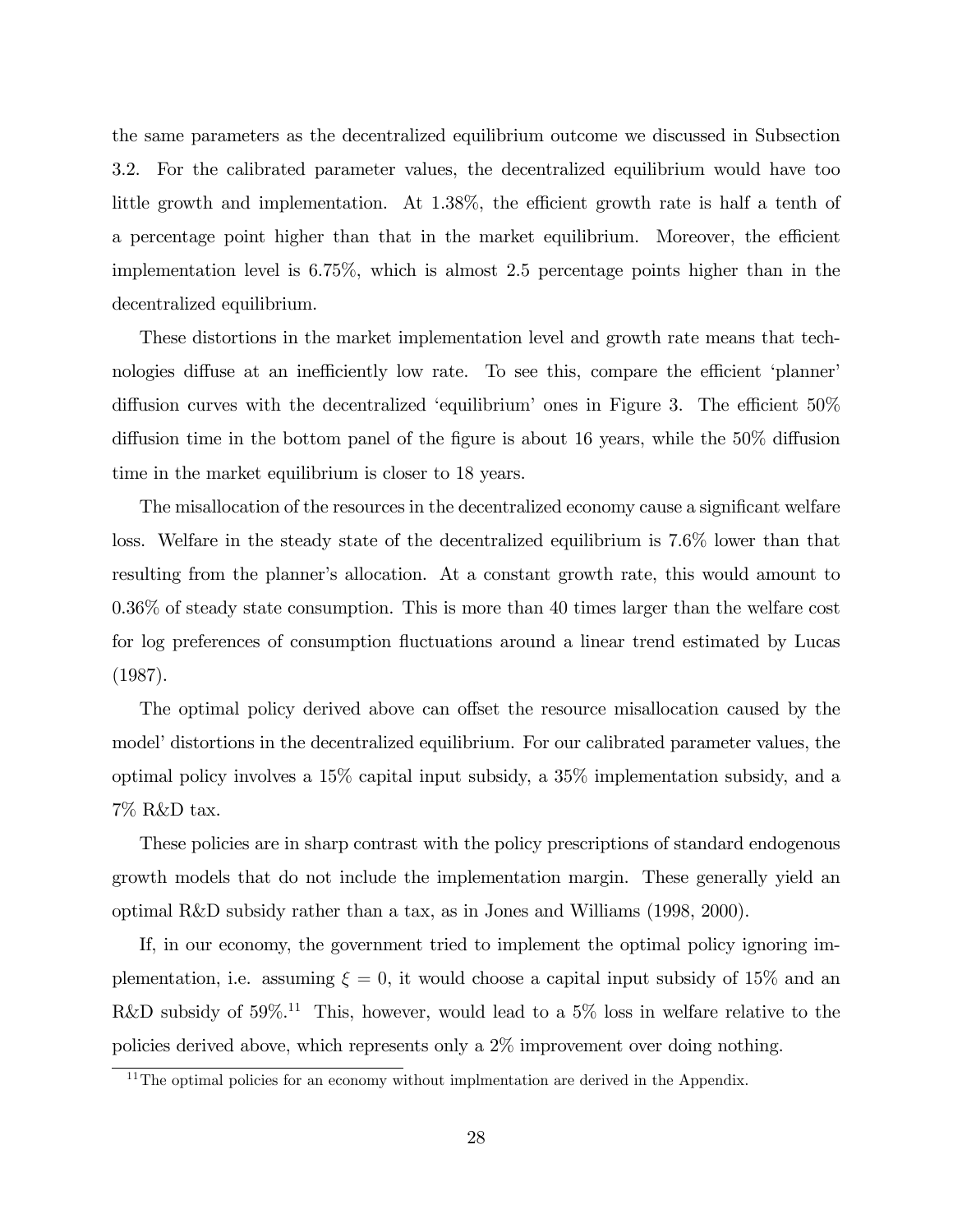## 5 Conclusion

We have introduced the technology implementation decision in a theory of endogenous growth. In our model, the implementation decision determines the initial productivity of the technology to produce a new intermediate good. The gap between the potential and the actual productivity of the new technology is closed over time through exogenous learning. Our model is sufficiently tractable to analyze not only its steady state but also its transitional dynamics. The addition of a technology implementation decision to an, otherwise, standard model of endogenous growth leads to two important insights.

First, the equilibrium effect of growth on implementation is the opposite of the effect of implementation on growth. An increase of the growth rate increases the rate of endogenous obsolescence of technologies. It reduces the present discounted value of profits and therefore the benefit and level of implementation. An increase in implementation leads to a more intensive adoption of new technologies and raises the market value of the firms that produce them. This raises the return to R&D, and thus leads to an increase in long-run growth.

Second, optimal policy in our model does not only involve R&D taxes or subsidies but also requires intervening in the cost of implementation. This suggests that any discussion of policies to stimulate long run growth should not only consider subsidizing the activities of innovators, but, just as importantly, consider subsidizing the implementation, and through it the diffusion, of the technologies that these innovators create.

The model that we analyzed here is basically a stylized model of the world technology frontier and, as such, the normative results in this paper could be interpreted as applying to a ëworld growth policyí. In practice, such policies are not decided on at a global level, but, instead, are chosen by national governments. The consideration of optimal national implementation policies versus R&D tax credits becomes even more relevant when it is done in a multi-country context with R&D spillovers. This is the subject of our future research.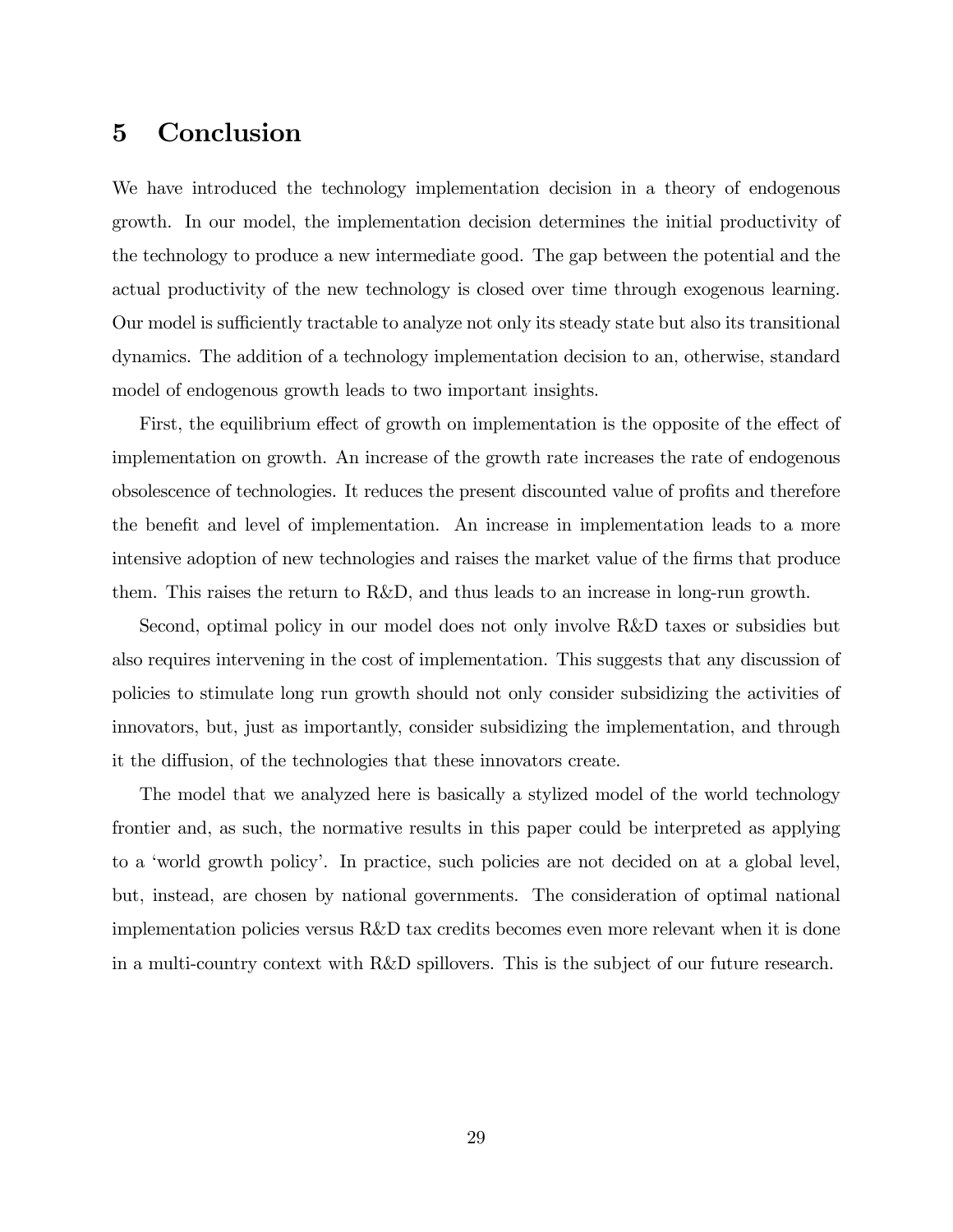# References

- [1] Acemoglu, Daron and Zilibotti, Fabrizio  $(2001)$ , "Productivity Differences" Quarterly Journal of Economics, 116, 563-606.
- [2] Aghion, Philippe, and Peter Howitt (1992), "A Model of Growth through Creative Destruction", *Econometrica*, 60, 323-351.
- [3] Aizcorbe, Ana, Carol Corrado, and Mark Doms (2000), "Constructing Price and Quantity Indexes for High Technology Goods", mimeo, Federal Reserve Board of Governors.
- [4] Bahk, Byong-Hyong and Michael Gort, (1993) "Decomposing Learning by Doing in New Plants" The Journal of Political Economy, Vol. 101, No. 4. (Aug.), pp. 561-583.
- [5] Barro, Robert J. and Xavier Sala-i-Martin (1997), "Technological Diffusion, Convergence, and Growth", *Journal of Economic Growth*,  $2, 1-26$ .
- [6] Barro, Robert J. and Xavier Sala-i-Martin (2003) Economic Growth, 2nd Edition, MIT Press.
- [7] Basu, Susanto and David N. Weil  $(1998)$ , "Appropriate Technology and Growth",  $Quar$ terly Journal of Economics, 113, 1025-1054.
- [8] Bikson, Tora K., Don Mankin, Barbara A. Gutek (1987), "Implementing Computerized Procedures in Office Settings: Influences and Outcomes" Rand Report.
- [9] Brynjolfsson, Erik, Lorin M. Hitt, and Shinkyu Yang (2002), "Intangible Assets: How the Interaction of Computers and Organizational Structure Affects Stock Market Valuations," Brookings Papers on Economic Activity: Macroeconomics, 1, 137-199.
- [10] Caselli, Francesco, and Jaume Ventura (2000), "A Representative Consumer Theory of Distribution", American Economic Review, 90, 909-926.
- [11] Cooley, Thomas F. and Edward C. Prescott (1995), "Economic Growth and Business Cycles", in Frontiers of Business Cycle Research, Thomas F. Cooley (ed.).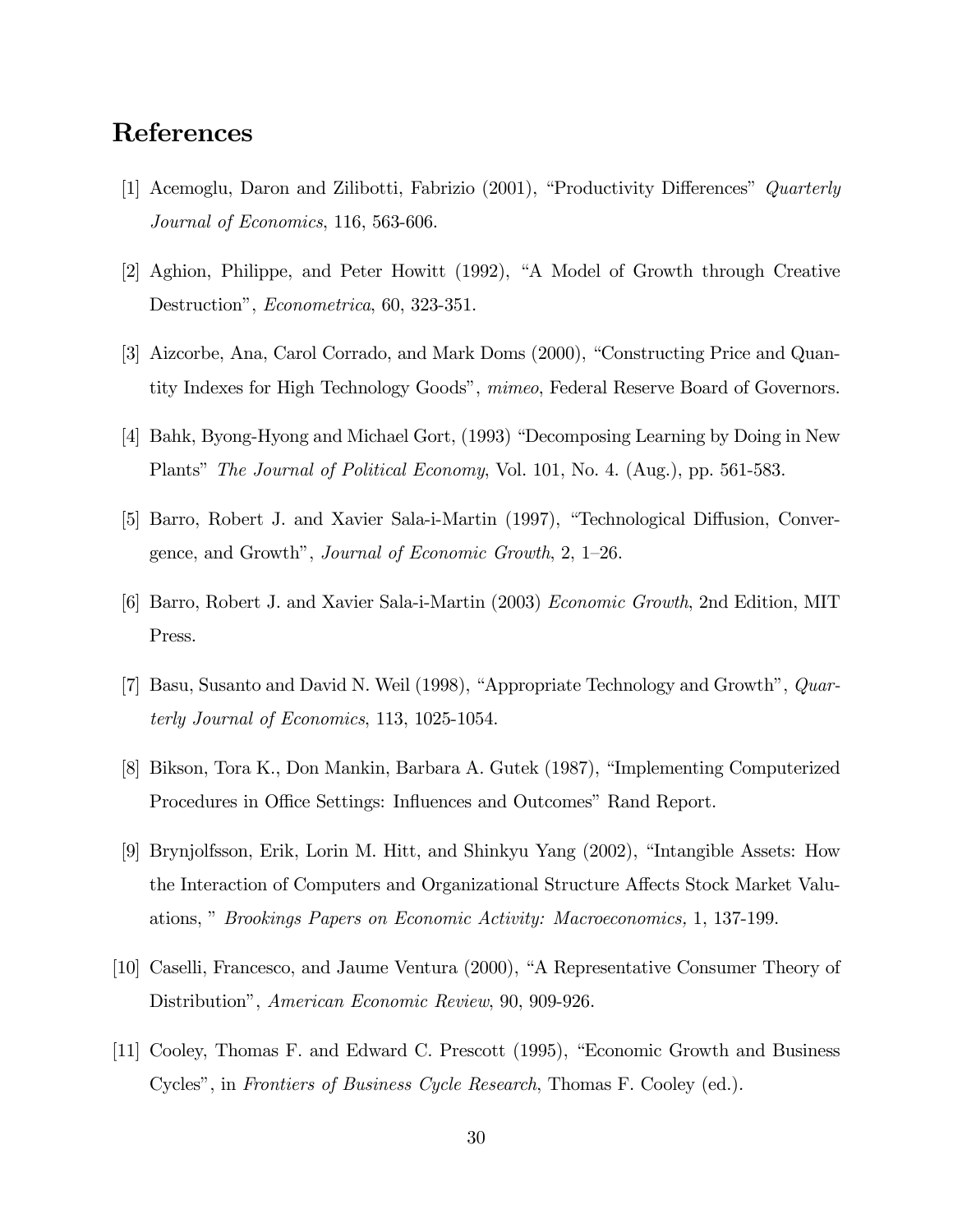- [12] Comin, Diego (2000), "An Uncertainty-Driven Theory of the Productivity Slowdown: Manufacturing" C.V. Starr working paper  $\#$  00-16.
- [13] Comin, Diego and Mark Gertler (2006), "Medium Term Business Cycles" The American Economic Review, Vol 96,3 pp. 523-51.
- [14] Corrado, Carol A., Charles R. Hulten, and Daniel E. Sichel (2006), "Intangible Capital and Economic Growth", *NBER Working Paper 11948*, National Bureau of Economic Research.
- [15] Dinopoulos, Elias, and Douglas Waldo (2005), "Gradual Product Replacement, Intangible-Asset Prices and Schumpeterian Growth<sup>n</sup>, Journal of Economic Growth, 10, 135-157.
- [16] Eeckhout, Jan, and Boyan Jovanovic (2002), "Knowledge Spillovers and Inequality", American Economic Review, 1290 - 1307.
- [17] Jones, Charles I. and John C. Williams (1998), "Measuring the Social Return to  $R&D$ ", Quarterly Journal of Economics, 113, 1119-1135
- [18] Jones, Charles I. and John C. Williams (2000), "Too Much of a Good Thing? The Economics of Investment in R&Dî, Journal of Economic Growth, 5, 65-85.
- [19] Jovanovic, Boyan, and Glenn M. MacDonald (1994), "Competitive Diffusion", Journal of Political Economy, 102, 24-52.
- [20] Kok, Wim (2004), Facing the Challenge: The Lisbon Strategy for Growth and Employment", European Commission.
- [21] Kotler, Philip (2005), Principles of Marketing, 11th edition, Prentice-Hall.
- [22] Lientz, Bennet and Kathryn P. Rea (1998), Breakthrough Technology Project Management, Academic Press.
- [23] Lucas, Robert E. (1987), *Models of Business Cycles*, Yrjö Jahnsson lectures, Blackwell, London.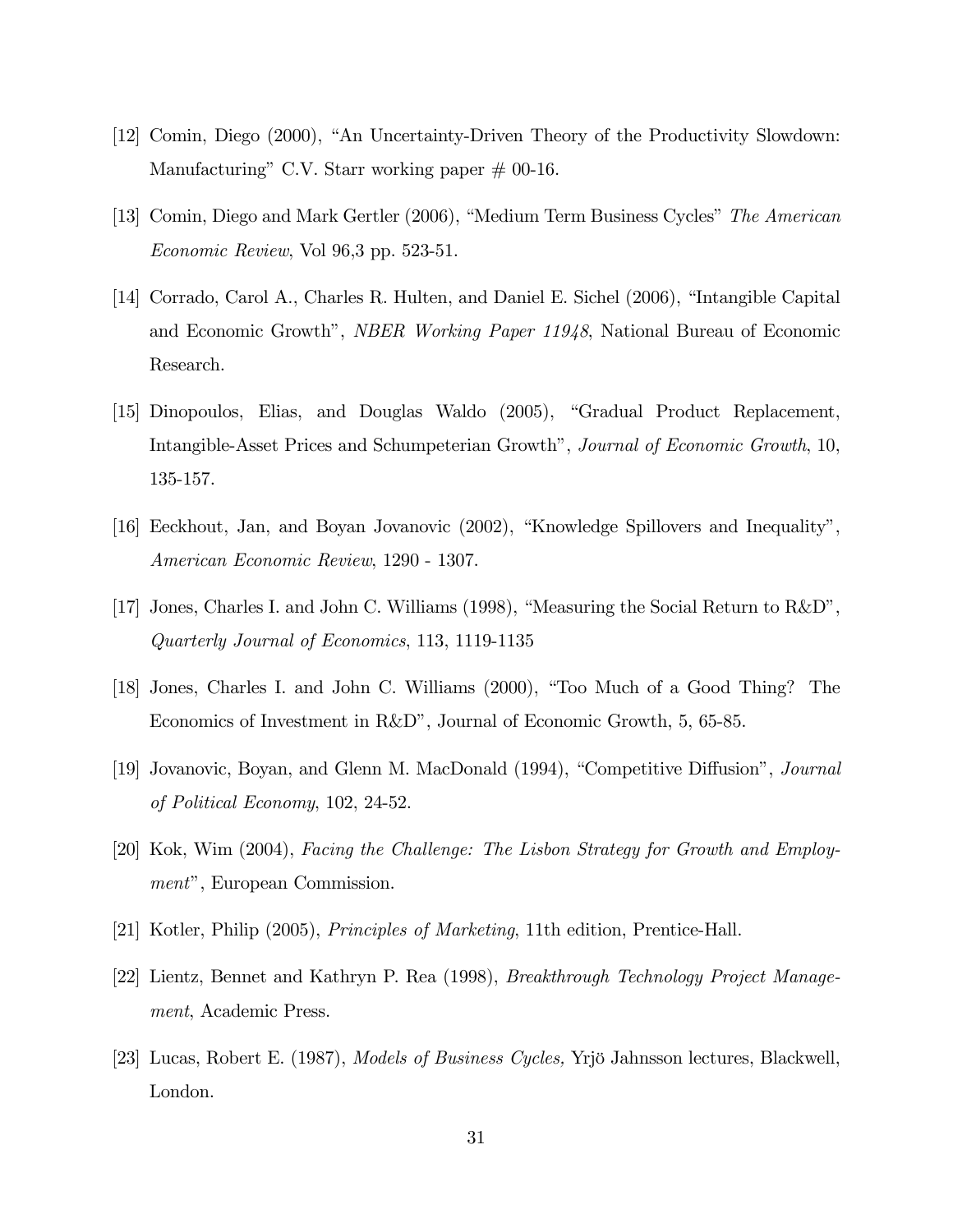- [24] Parente, Stephen L. (1994), "Technology Adoption, Learning by Doing, and Economic Growth", Journal of Economic Theory, 63, 346-369.
- [25] Parente, Stephen L. and Edward C. Prescott (1994), "Barriers to Technology: Adoption and Development", Journal of Political Economy, 102, 298-321.
- [26] Prescott, Edward C. (1997), "Needed: A Theory of Total Factor Productivity", International Economic Review, 39, 525-551.
- [27] Reinganum, Jennifer F. (1989) "The Timing of Innovation: Research, Development and Diffusion." in R. Schmalensee and R. D. Willing, eds., *Handbook of Industrial* Organization vol. 1. New York: North-Holland
- [28] Tirole, Jean (1988) The Theory of Industrial Organization. Cambridge, Mass.: MIT Press.
- [29] Sapir, André (2003), An Agenda for a Growing Europe: Making the EU Economic System Deliver, European Commission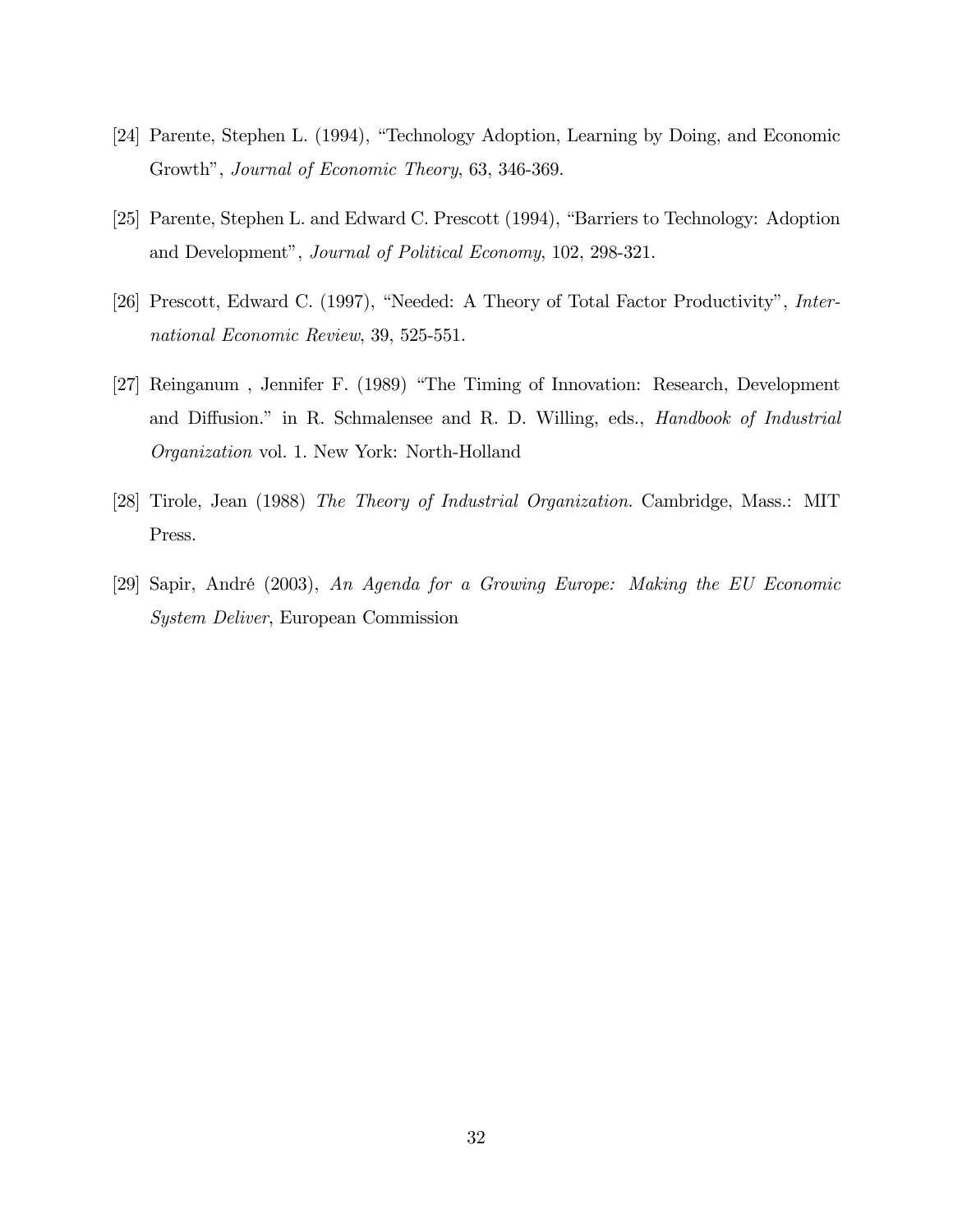

Figure 1: Path of technology specific productivity

| Sign of partial derivative of with respect to |                  |          |                                   |  |  |
|-----------------------------------------------|------------------|----------|-----------------------------------|--|--|
|                                               |                  | R&D cost | implementation cost learning rate |  |  |
|                                               |                  |          |                                   |  |  |
| Growth rate                                   |                  |          |                                   |  |  |
| Implementation level                          | $\boldsymbol{x}$ |          |                                   |  |  |

Table 1: Comparative statics of decentralized steady state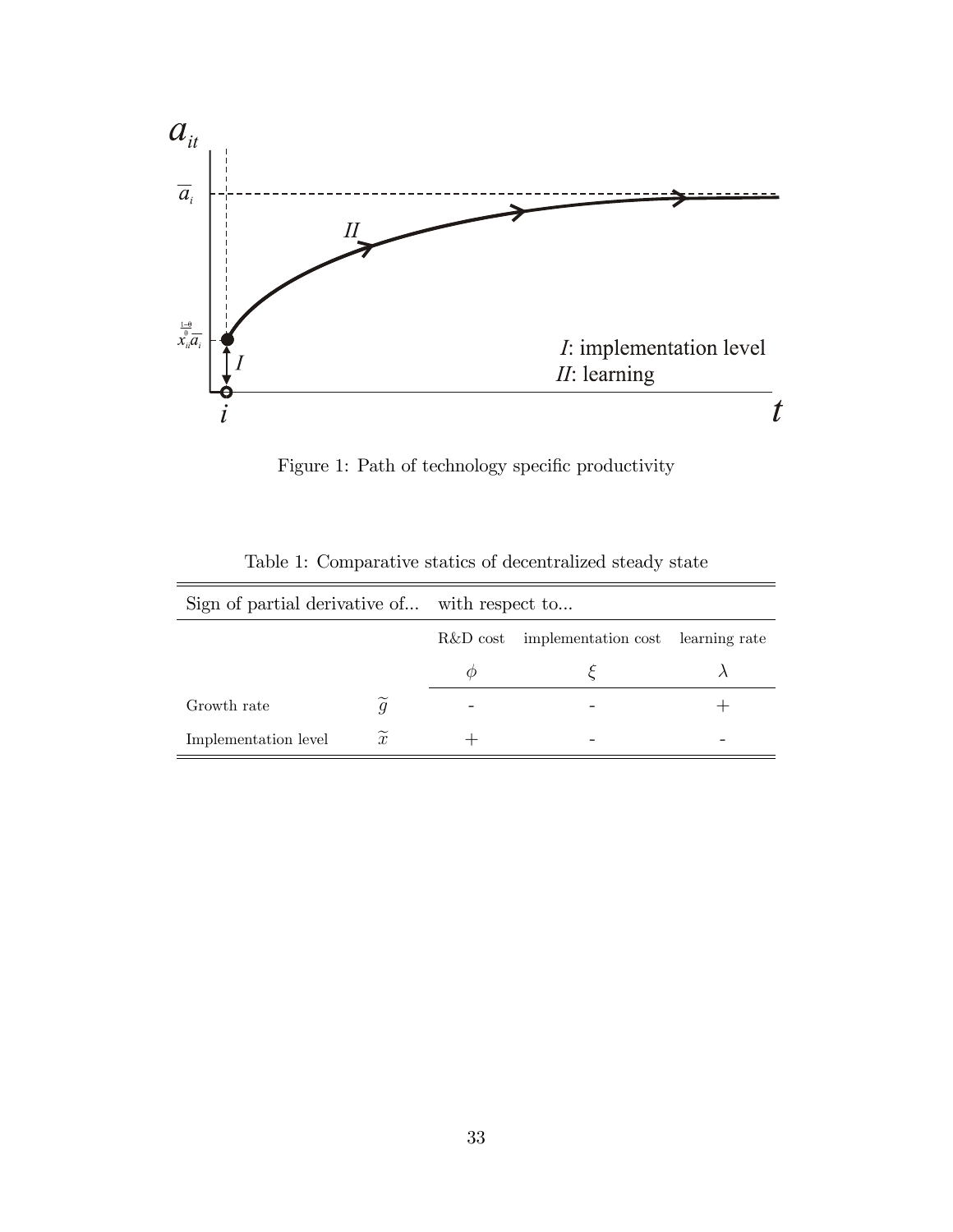

Figure 2: Determination of steady state growth rate and implementation level

|                  | parameter | interpretation                           | value |
|------------------|-----------|------------------------------------------|-------|
| 1.               | $\rho$    | discount rate                            | 0.050 |
| $\mathfrak{D}$ . | $\sigma$  | intertemporal elasticity of substitution | 1.000 |
| 3.               | $\theta$  | reciproce of gross markup factor         | 0.850 |
| 4.               | $\alpha$  | capital elasticity of output             | 0.300 |
| 5.               | $\lambda$ | learning rate                            | 0.017 |
| 6.               | ε         | implementation cost parameter            | 216   |
| 7.               | $\phi$    | R&D cost parameter                       | 115   |
| 8.               | $\delta$  | capital depreciation rate                | 0.050 |

Table 2: Model parameters

Calibration based on t being measured in years.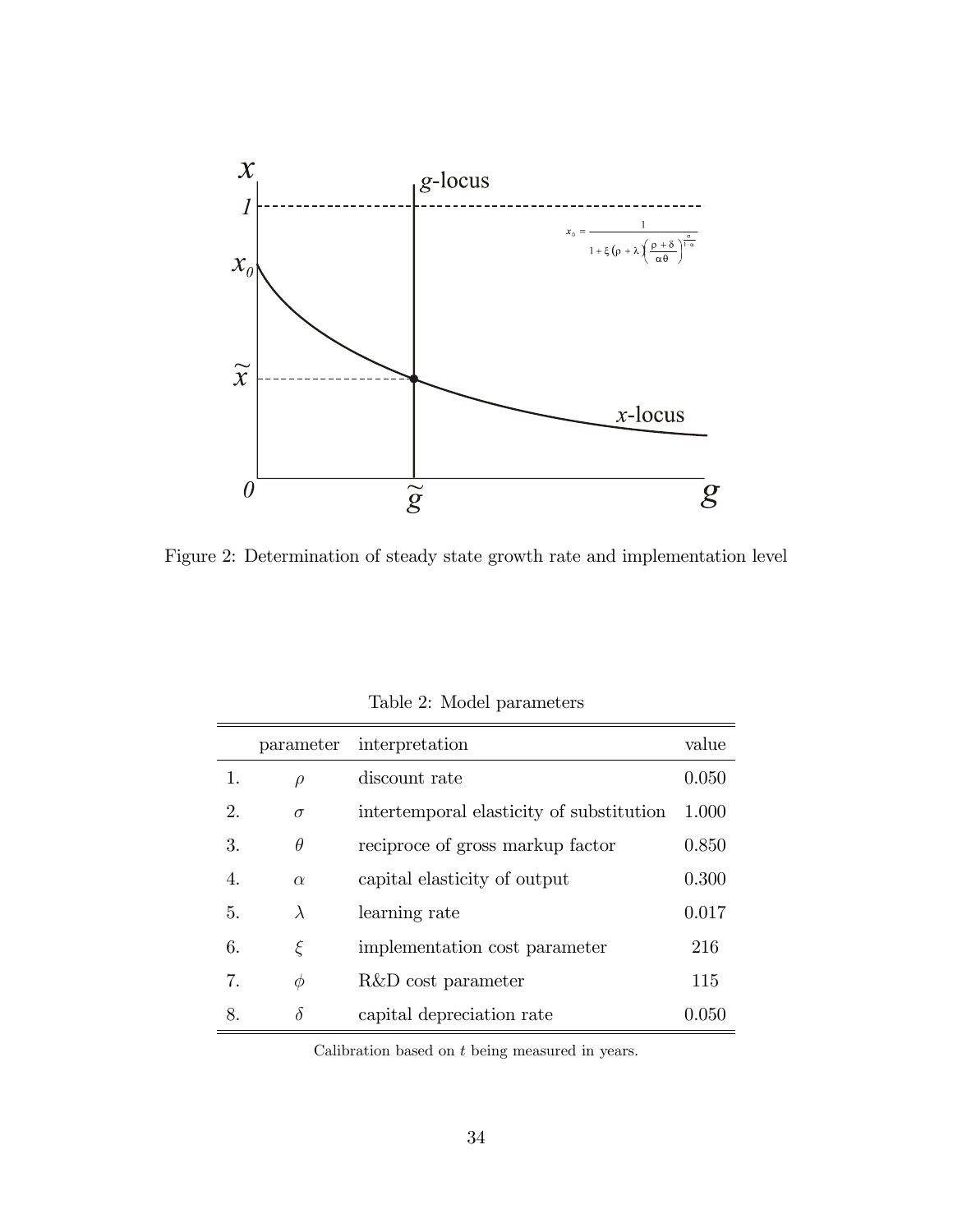

Figure 3: Steady state diffusion curves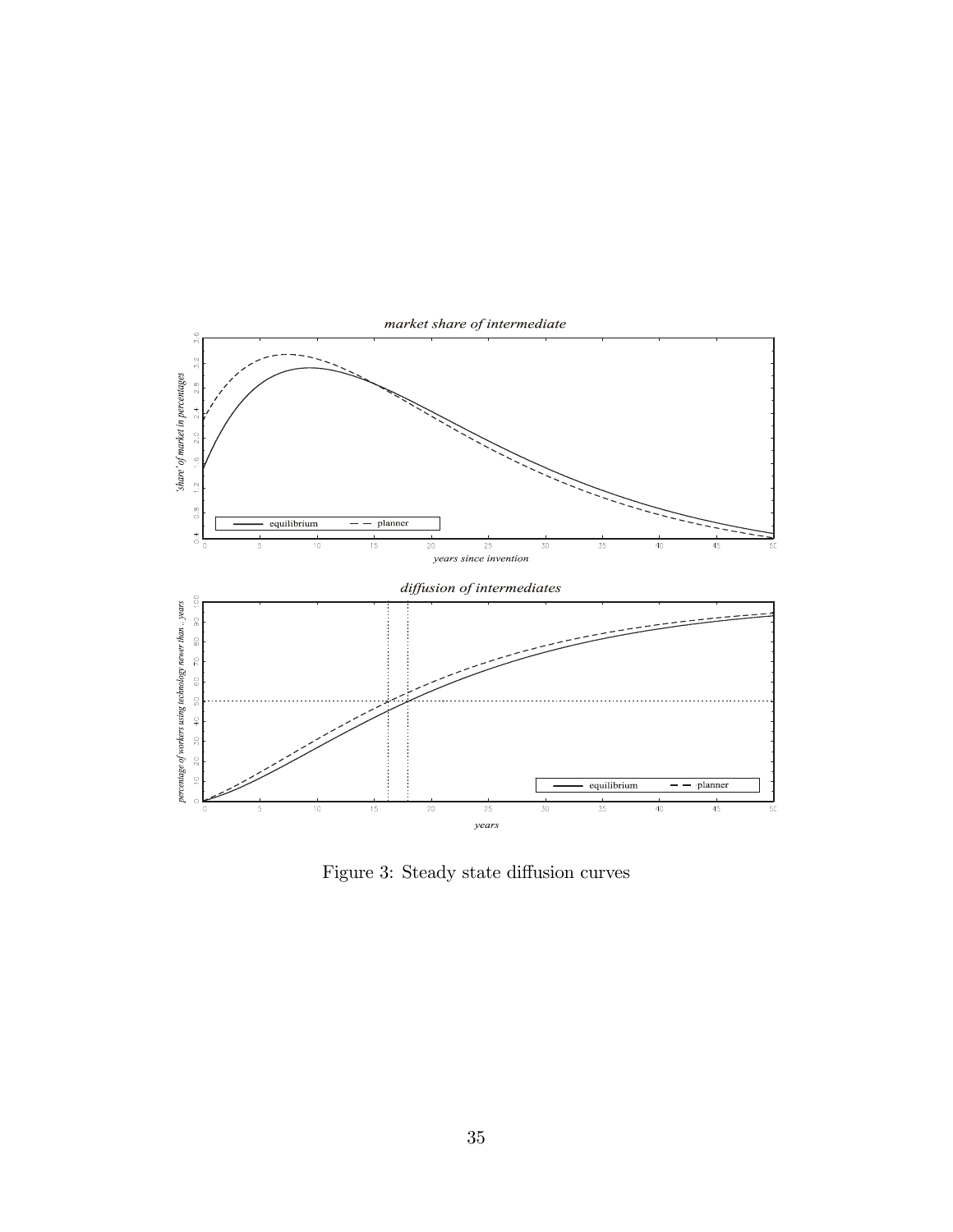

Figure 4: Comparison of transitional dynamics with Neoclassical growth model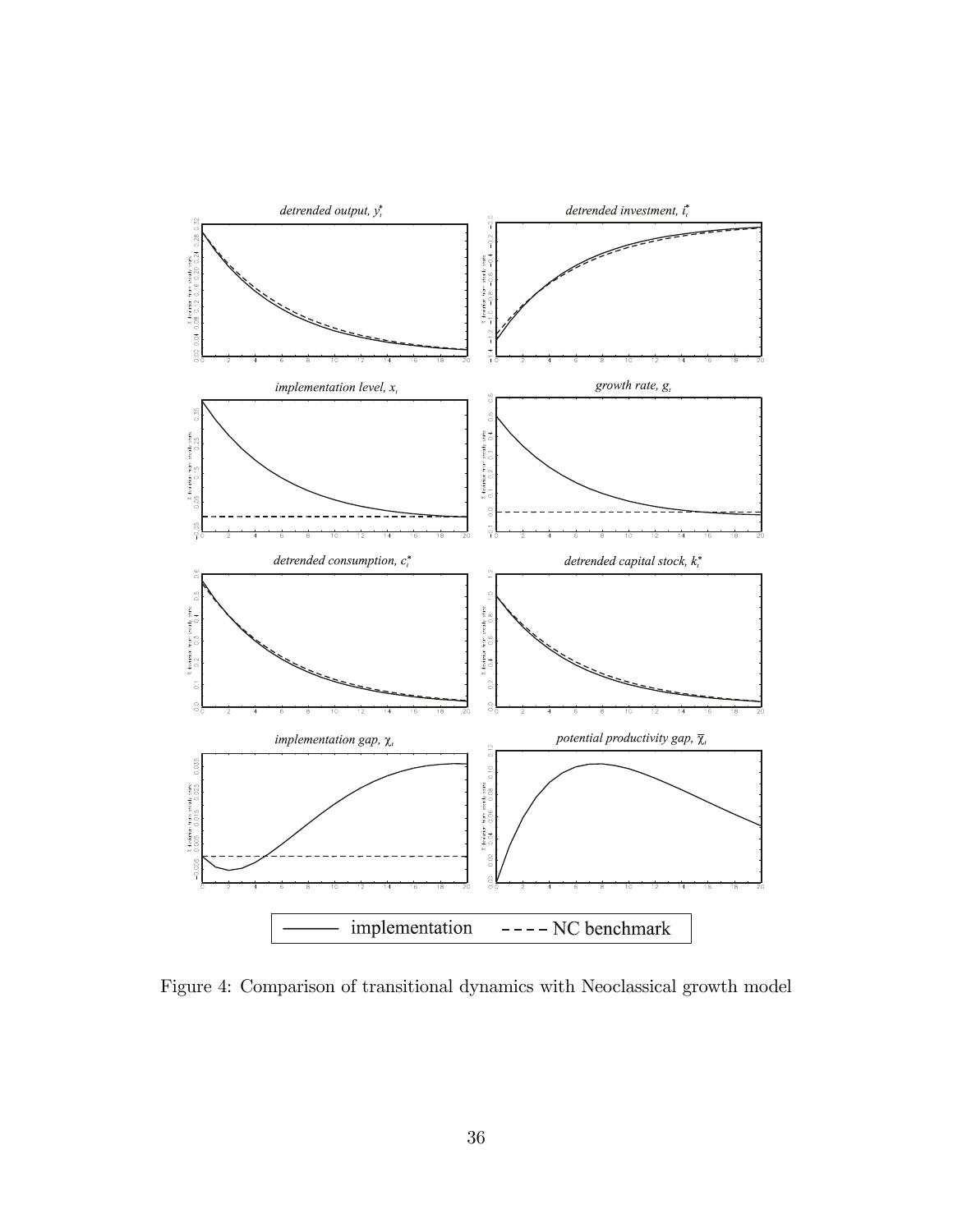

Figure 5: Transitional dynamics in response to shocks in all three state variables